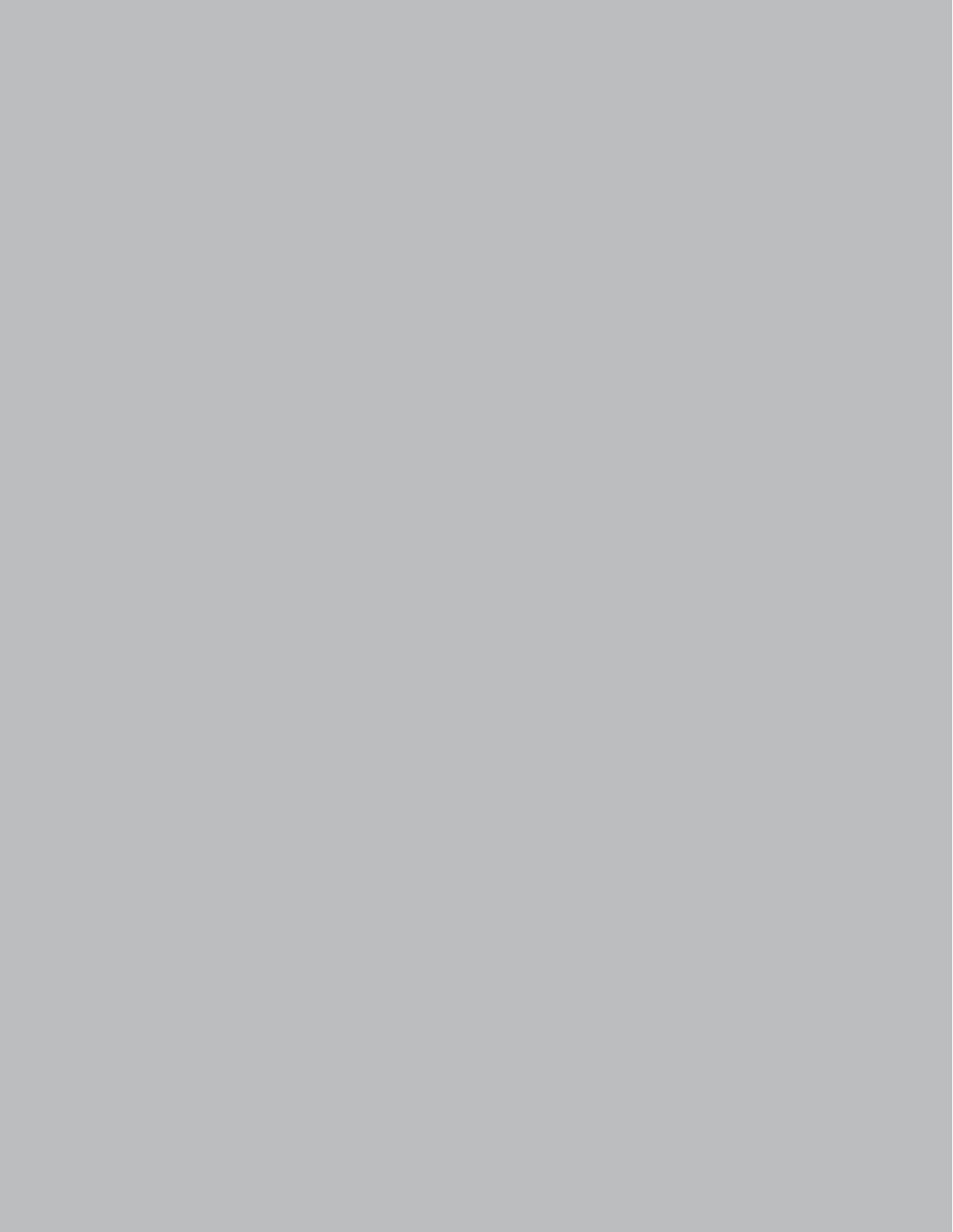# CHAPTER  $\left| \begin{array}{ccc} \end{array} \right|$

## **Medicare's use of clinical and cost-effectiveness information**

#### **Chapter summary**

Policymakers are looking for ways to use Medicare's resources more efficiently and to address the long-term sustainability of the program. Cost-effectiveness analysis is a technique for comparing the costs and health outcomes of various clinical strategies. It shows the relative value of alternate services, including drugs, devices, diagnostic and surgical procedures, and medical services. Cost effectiveness has the potential to promote care that is more efficient and of higher quality.

Some researchers contend that the benefits from technological innovations more than justify the rising costs of health care (Cutler and McClellan 2001). By contrast, other researchers question whether spending more on medical care always leads to improved outcomes (Fisher et al. 2003). Skinner and colleagues (2006) found that regions experiencing the largest spending gains were not realizing the greatest improvements in patient outcomes. For at least one condition (acute myocardial infarction), survival gains have stagnated while spending has continued to increase since 1996.

#### **In this chapter**

- Do cost-effectiveness ratios vary for colorectal cancer screening and ICDs?
- Improving the comparability of cost-effectiveness analyses
- Future issues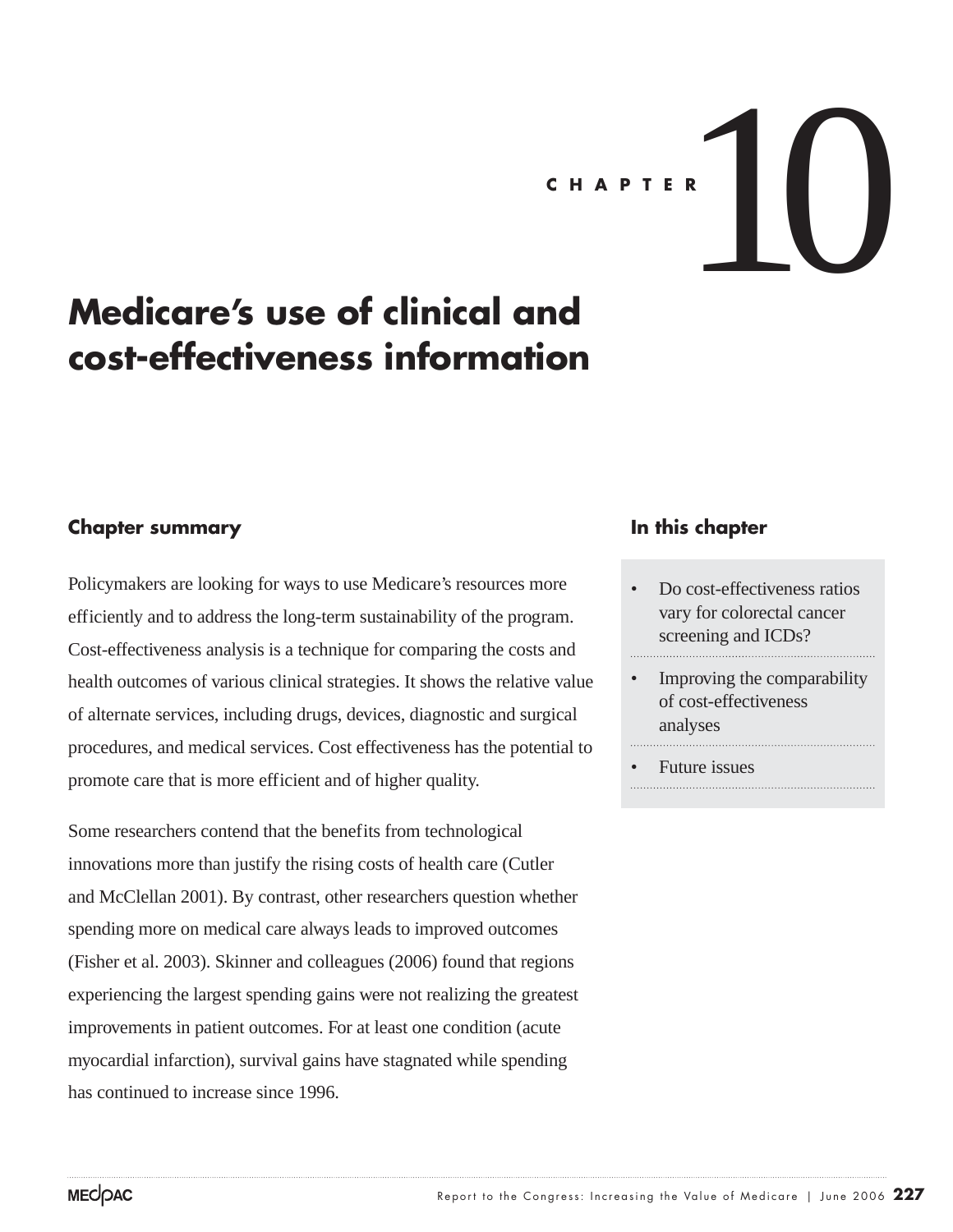CMS considers clinical effectiveness information when making national coverage decisions and paying for some services. By contrast, Medicare does not consider the cost effectiveness of a new service. The variability of the methods used in cost-effectiveness studies was one of several issues that stakeholders raised when CMS unsuccessfully tried to include a service's cost effectiveness or value in the national coverage process in 1989 and 2000.

Different methods used in cost-effectiveness studies can produce disparate results from evaluations of the same services and illnesses (Pignone et al. 2002). Published recommendations for conducting and reporting such evaluations do not cover every aspect of a study's design. In the Commission's June 2005 report, we concluded that before Medicare could routinely use cost-effectiveness analysis, policymakers would need to address concerns about its methods, such as how to measure outcomes and costs (MedPAC 2005).

In this chapter, we consider the variability of the results across costeffectiveness studies for the same service. We provide results of a review of the methods and findings from cost-effectiveness studies published in the medical literature for two Medicare-covered services—screening for colorectal cancer and implantable cardioverter defibrillators (ICDs) (Cohen et al. 2006).

This review shows some challenges and opportunities for the use of cost-effectiveness information by Medicare. Although some of the assumptions used across studies are consistent, differences in the models used, populations and comparators studied, and the clinical data and costs considered all contribute to the variation in the cost-effectiveness ratios for both services.

Despite the variation in the cost-effectiveness ratios for colorectal cancer screening, the literature suggests the service's clinical effectiveness and good value. By contrast, the literature for ICDs does not provide a clear indication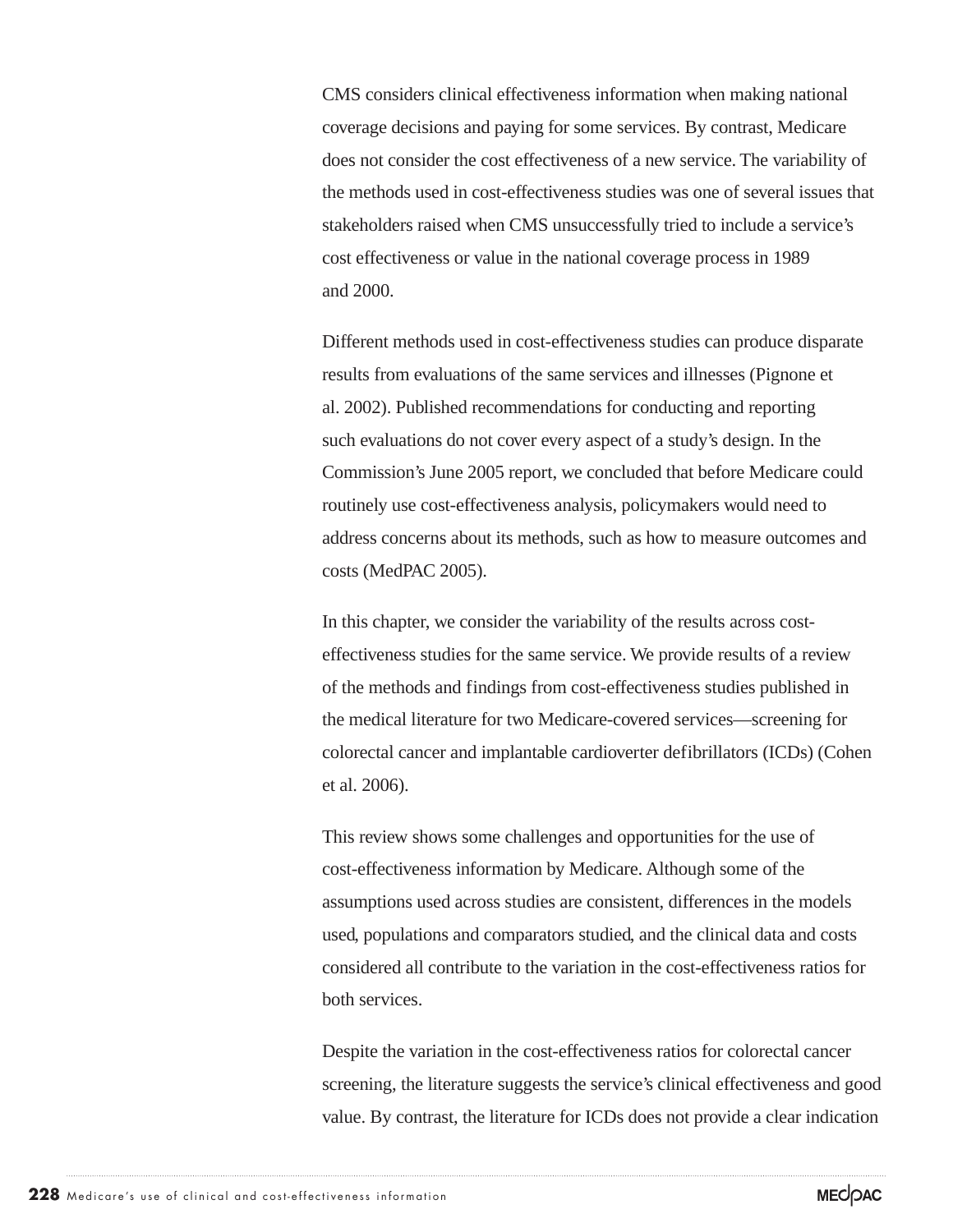of the service's cost effectiveness because the results vary substantially across studies. The main reasons for this variation for this service are differences in the clinical characteristics of patients and the effectiveness of ICDs as measured by major clinical trials.

The Commission plans to explore ways for the Secretary to develop the infrastructure to consider information on both the clinical and cost effectiveness of a service. We will look at issues such as whether Medicare should solely sponsor and fund the research or whether a public–private partnership is appropriate. We will also examine how Medicare would set priorities for which cost-effectiveness analyses to sponsor.

The Commission also intends to explore other ways Medicare can use this information. Among these are: 1) providing cost-effectiveness information to beneficiaries and health professionals; 2) using cost-effectiveness analysis to prioritize pay-for-performance, screening, and disease management initiatives; and 3) using cost-effectiveness information in Medicare's rate-setting process. We also plan to explore the use of cost-effectiveness information by other payers in the United States and internationally.  $\blacksquare$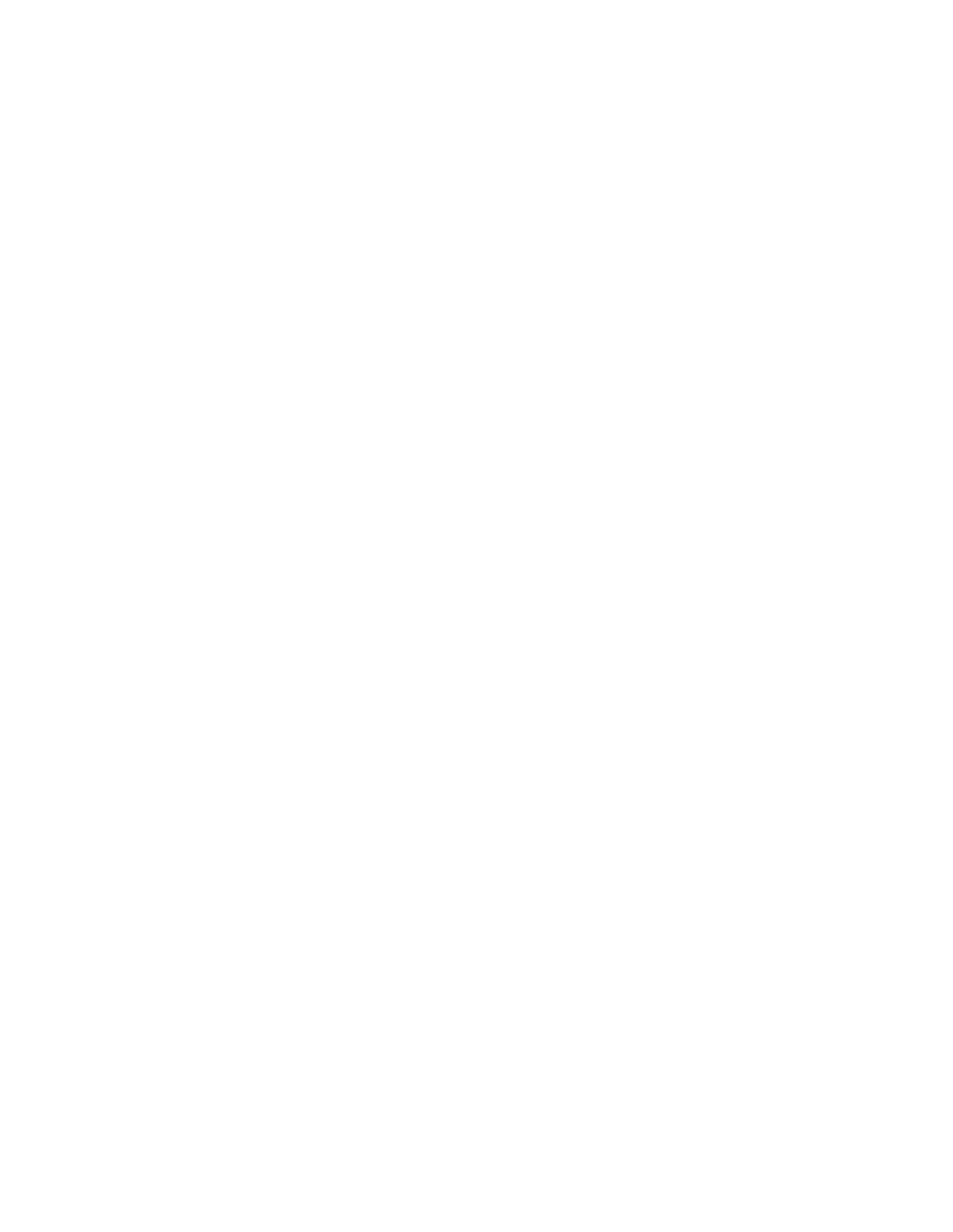Considering evidence about the clinical and cost effectiveness of health services might increase the return on society's investment in health care. Cost effectiveness evaluates the clinical effectiveness and resource costs of two or more alternate services, including drugs, medical devices, surgical and diagnostic procedures, and medical treatment strategies.

In this chapter, we consider the variability of results across cost-effectiveness studies for colorectal cancer screening and implantable cardioverter defibrillators (ICDs). Although some of the assumptions used across studies are consistent, differences in the models used, populations and comparators studied, and the clinical data and costs considered result in variation in the findings across studies. The two case studies help us understand why such variation occurs and assists us in thinking about how Medicare might use cost-effectiveness information.

The Commission plans to explore ways for the Secretary to develop an infrastructure to consider information on both the clinical and cost effectiveness of a service. We will look at issues such as whether Medicare should solely sponsor and fund the research or whether a public–private partnership is appropriate.

#### **Background**

Cost-effectiveness analysis involves estimating the costs and health outcomes of a service and its alternatives, which may include no treatment. Researchers usually summarize their results in a series of cost-effectiveness ratios that show the cost of achieving one unit of health outcome for different kinds of patients and alternate services. Services include drugs, devices, diagnostic and surgical procedures, and medical treatment.

Researchers can use different methods to assess the cost effectiveness of a service, which results in variation in cost-effectiveness ratios across studies. The term "methods" includes researchers' choice of:

- the costs and outcomes to be measured:
- the overall assessment approach (trial-based or modeling);
- the patient populations to be analyzed;
- the services and comparators to be analyzed;
- the time horizon to measure services' costs and outcomes; and
- the sources of clinical effectiveness, outcomes, and cost information.

The different design methods are not the only reason costeffectiveness ratios for a specific service may vary across studies. The variation also stems from how analysts model the clinical course of an illness and from differences in the research questions. Finally, researchers' discretion may bias the results of studies when choices favor a preexisting point of view.

Researchers have discretion in how they measure costs. They can count only those costs associated with medical treatment or define costs more broadly by including those associated with nonmedical services (e.g., transportation costs) and the value of lost productivity. Lost productivity measures the costs associated with lost or impaired ability to work or to engage in leisure activities and lost economic productivity due to death. The researcher's viewpoint influences the method of defining costs. A societal perspective includes all costs—medical, nonmedical, and indirect costs. By contrast, an analysis from an insurer's perspective includes only those health costs that affect that particular insurer.

Researchers often measure health outcomes in terms of life years gained or health-related quality-adjusted life years (QALYs). QALY is a measure of health outcome that assigns to each time period of a patient's expected remaining years of life a weight, ranging from 0 (death) to 1 (perfect health), that corresponds to the quality of life during that period. QALYs provide a common currency to assess the benefits that patients gain in terms of healthrelated quality of life and survival. Some issues remain about the use of QALYs to inform resource allocation decisions (Dolan et al. 2006). For example, some analysts question the robustness and stability of respondents' stated preferences.

There are two basic approaches to conducting a costeffectiveness analysis. In trial-based studies, researchers collect economic data on resource use and quality of life in a clinical study, such as a controlled clinical trial. In modeling studies, researchers combine evidence from a range of sources in order to answer the research question. Modeling studies appear more frequently in the medical literature partly because they are less expensive to conduct than trial-based studies.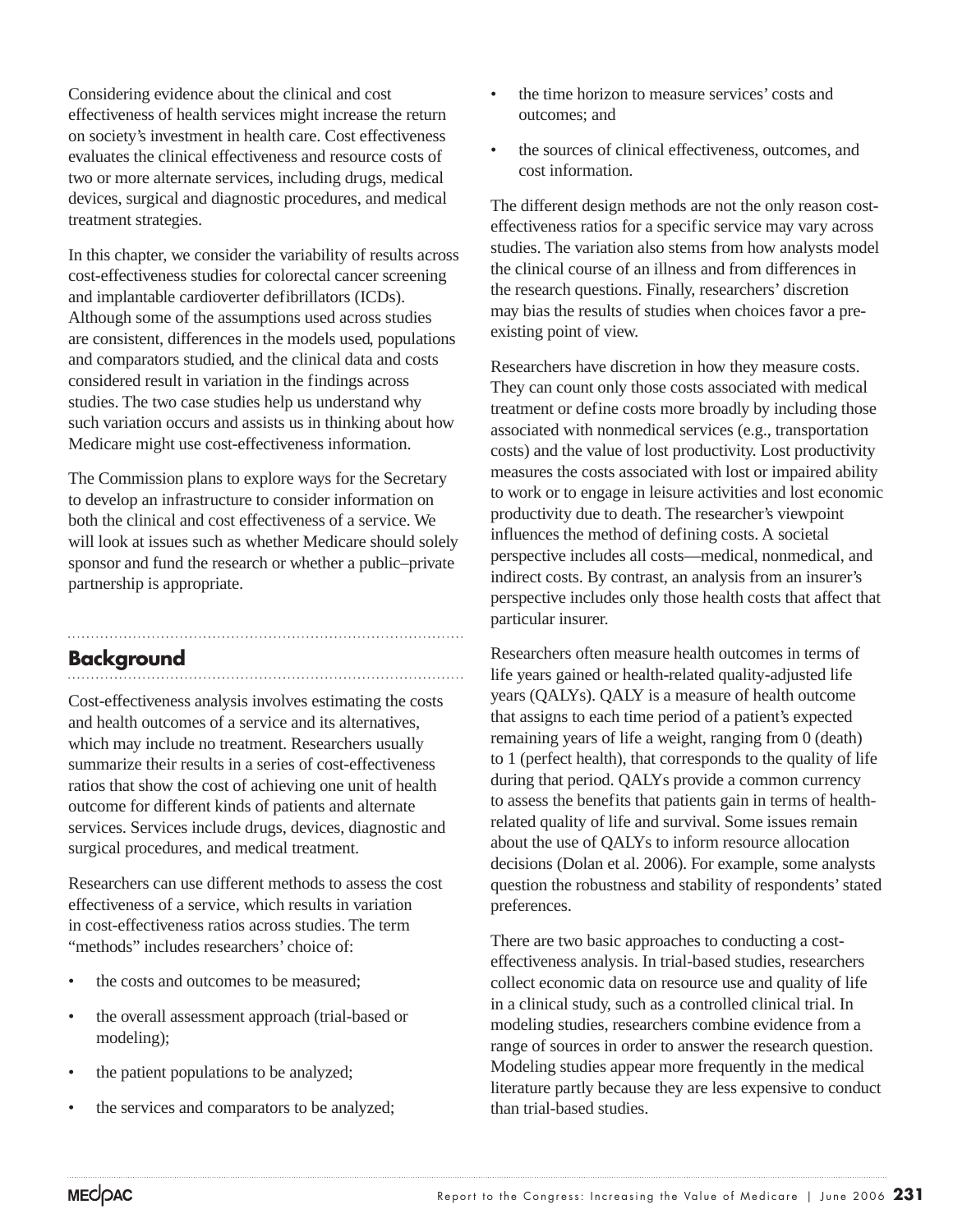A simple modeling approach (a "statistical comparison") directly compares the costs and clinical outcomes of two services. More complex approaches extrapolate beyond the period during which data are reported and extend results to a broader population by combining costs and outcomes with other assumptions. A Markov model is one such approach that specifies a set of health states (e.g., healthy, early cancer, late cancer, dead) and uses observed results to quantify the probability that people will move from one state to another during a given period of time. By assigning costs and outcomes to each of these states, Markov models can tabulate costs and outcomes for a population over time.

The incremental cost-effectiveness ratio shows the tradeoffs and the value involved in choosing among services. For example, the cost-effectiveness ratio of a service is \$25,000 per year of life gained if that service costs an additional \$50,000 and extends life span by two years compared with its alternative. Services with low ratios are thought to provide greater value than services with higher ratios. If a service is less costly and improves outcomes compared with its alternative, then it "dominates" the alternative. Vaccinating beneficiaries for influenza dominates a strategy of not vaccinating (Coffield et al.  $2001$ ).<sup>1</sup>

Other methodological issues that researchers must address when designing cost-effectiveness studies include:

- *The patient population.* Researchers can include all patients in an analysis or a subset of interest to a payer—such as Medicare beneficiaries.
- *The services and comparators to be analyzed.* Researchers compare the service of interest to all or a subset of existing standards of care, which can include no treatment.
- *The time horizon.* Researchers must choose the period of time to measure a service's costs and outcomes.
- *The discounting of costs and outcomes.* When the time horizon of the analyses extends into the future, researchers must convert future costs and outcomes to their current (present) value. In doing so, researchers adjust the cost-effectiveness ratio for the different timing of costs and outcomes. Researchers frequently use a discount rate of 3 percent to 5 percent.
- *The sources of clinical outcomes and costs.* Sources for clinical outcomes include randomized clinical

trials, comparative effectiveness studies, patients' medical records, health care claims, and health care surveys. Sources for costs include health care claims submitted to a payer, charges of an individual provider, and health care surveys.

• *The uncertainty of key variables.* Sensitivity analysis varies the assumptions of the clinical events, costs, and other key variables.

### **Do cost-effectiveness ratios vary for colorectal cancer screening and ICDs?**

On behalf of the Commission, Cohen and colleagues (2006) reviewed the extent to which the assumptions, methods, and results varied across studies assessing the cost effectiveness of colorectal cancer screening and ICDs. We selected these two services because we identified many studies that assessed their cost effectiveness.

Even though there is some variation in the results for colorectal cancer screening, the cost-effectiveness ratios across all studies are relatively low, suggesting that screening is both clinically effective and provides good value compared with no screening. By contrast, the literature for ICDs does not provide a clear indication of the service's cost effectiveness compared with pharmaceutical treatment because the results vary more widely across studies. This variation is due to differences in the clinical effectiveness reported in clinical trials of this service. The different populations and comparators examined across the cost-effectiveness studies also contributed to the variation in the results. Nonetheless, the literature on ICDs collectively sheds light on key areas of uncertainty where additional data collection might be helpful.

#### **Cost-effectiveness ratios for colorectal cancer screening show some variation across studies**

Cohen and colleagues (2006) reviewed 26 studies that evaluated the use of colorectal cancer screening. The majority of the studies used similar assumptions to 1) model the discount rate for both costs and benefits (at 3 percent), 2) quantify benefits in terms of years of life gained, and 3) analyze the sensitivity of the model's results. The studies used different modeling approaches to compare the effectiveness of colorectal cancer screening with no screening.<sup>2</sup> In addition, the studies modeled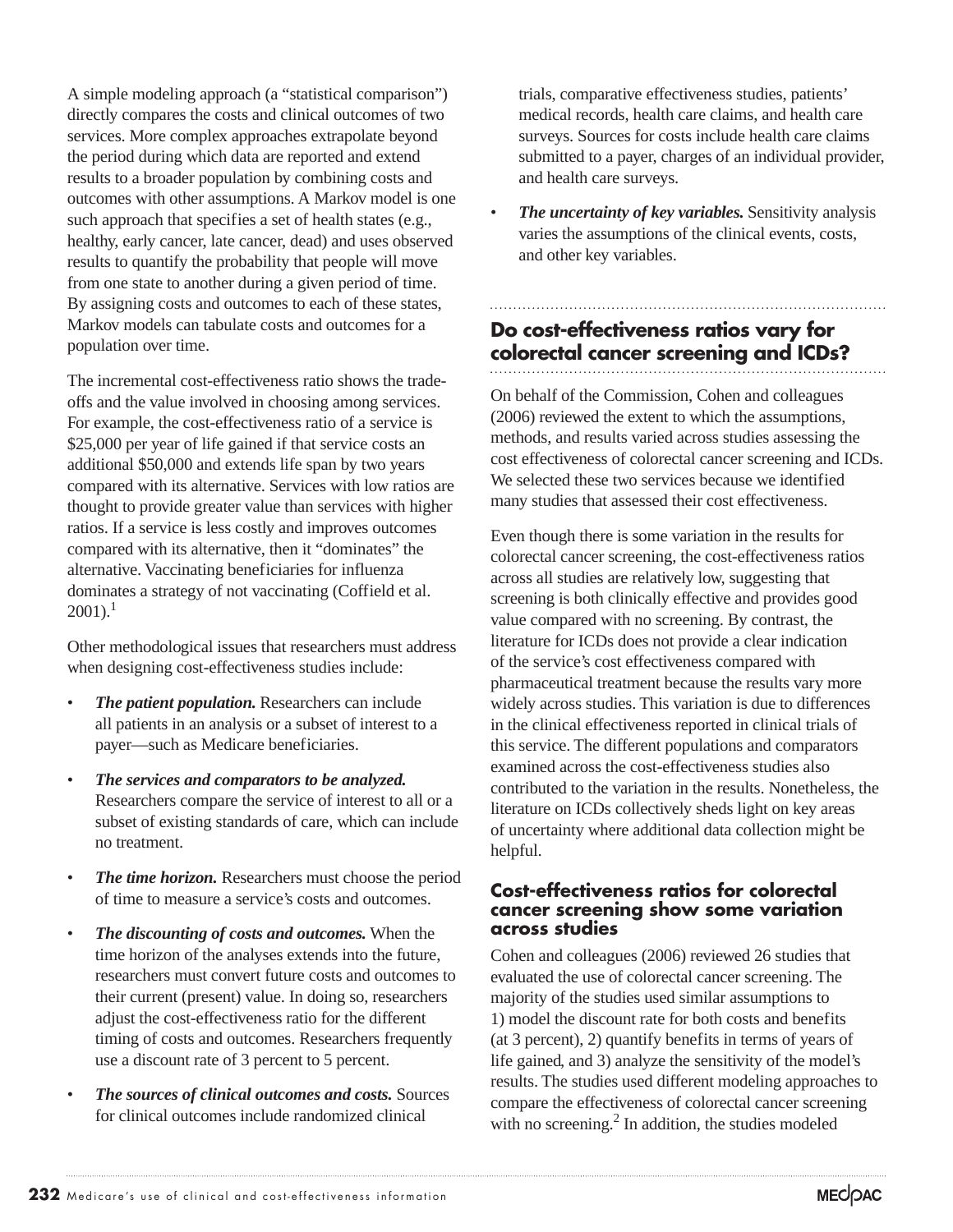different screening frequencies (every 2 years, 3 years, 5 years, and 10 years). They also compared different screening services (no screening to colonoscopy, virtual colonoscopy, double barium contrast enema, fecal occult blood testing, and sigmoidoscopy). Most studies conducted a univariate sensitivity analysis in which the researchers assessed the effect of varying values of key variables one at a time. Only one study conducted a multivariate sensitivity analysis.

The cost-effectiveness ratios of strategies of screening asymptomatic individuals for colorectal cancer compared with no screening show some variation across studies (Table 10-1). The cost-effectiveness ratios measuring the number of life years gained ranged from about \$1,400 to more than \$42,000 per life year gained. One study found that screening is both more effective and less costly than no screening because of lower medical spending over the study population's remaining life.

It is not surprising that the cost-effectiveness ratios vary across studies given that researchers assessed different populations and approaches to screen colorectal cancer. Researchers also assessed the cost effectiveness of screening for colorectal cancer for different time periods. Yet even with these different approaches, it is notable that the results are somewhat consistent across studies.

The coefficient of variation (CV), which is the ratio of the standard deviation of cost-effectiveness ratios across studies divided by the mean, suggests some consistency among the study findings. The CVs for colonoscopy screening every 10 years, fecal occult blood test screening every year, and fecal occult blood test screening every two years were 0.37, 0.44, and 0.45, respectively. CVs less than 1.0 imply that the standard deviation is less than the mean, which indicates the results do not vary substantially.

Differences in the cost-effectiveness ratios also stem partly from the assumptions used to model the effectiveness of a screening strategy, including the biological behavior of colon cancer, the effectiveness and adverse effects associated with each screening strategy, and the likelihood that patients will actually complete the tests required for a given screening strategy. For example, assumptions about the duration of the precancerous and early cancer detectable phases (dwell time) affect the results. If the dwell time is long, strategies that involve a highly accurate test at a less frequent interval (e.g., screening colonoscopy every 10 years) will appear to perform well compared with

## **TABLE**

#### **10–1 Cost-effectiveness ratios for colorectal cancer screening compared with no screening vary across studies**

|                              |                                                                                                                                                                                                                                                                      |                  | <b>Cost-effectiveness ratio</b><br>(Dollars per life year) |          |
|------------------------------|----------------------------------------------------------------------------------------------------------------------------------------------------------------------------------------------------------------------------------------------------------------------|------------------|------------------------------------------------------------|----------|
| <b>Screening</b><br>strategy |                                                                                                                                                                                                                                                                      | <b>Frequency</b> | Low end                                                    | High end |
| Colonoscopy                  |                                                                                                                                                                                                                                                                      | Every 3 years    | \$21,763*                                                  |          |
|                              |                                                                                                                                                                                                                                                                      | Every 5 years    | 17,316                                                     | \$36,612 |
|                              |                                                                                                                                                                                                                                                                      | Every 10 years   | 10,633                                                     | 26,693   |
| Fecal occult                 |                                                                                                                                                                                                                                                                      | Annually         | 4,643                                                      | 25,860   |
| blood testing                |                                                                                                                                                                                                                                                                      | Every 2 years    | 2,942                                                      | 10,861   |
| Sigmoidoscopy                |                                                                                                                                                                                                                                                                      | Annually         | $1,391*$                                                   |          |
|                              |                                                                                                                                                                                                                                                                      | Every 3 years    | 16,318                                                     | 20,727   |
|                              |                                                                                                                                                                                                                                                                      | Every 5 years**  | 14,384                                                     | 42,310   |
|                              |                                                                                                                                                                                                                                                                      | Every 10 years   | 24,226*                                                    |          |
| Note:                        | The cost-effectiveness ratio is given in 2004 dollars per life year gained.<br>*Based on the results of one study.<br>** One study reported that sigmoidoscopy screening every 5 years was<br>dominant (lower costs and better outcomes) compared with no screening. |                  |                                                            |          |

Source: Cohen et al. 2006.

a more frequent but less accurate test, such as annual fecal occult blood testing.

#### **Cost-effectiveness ratios vary substantially across ICD studies**

Cohen and colleagues (2006) reviewed 14 studies assessing the cost-effectiveness of ICDs. The majority of studies used similar assumptions to 1) conduct the analysis from the perspective of the health care payer; 2) model the discount rate for both costs and benefits (at 3 percent); 3) quantify benefits in terms of life years gained; and 4) analyze the sensitivity of the model's results. The studies varied somewhat in the modeling approaches they used to estimate the incremental benefits and costs of ICDs versus pharmaceutical treatment or no treatment.<sup>3</sup> Most studies conducted either a univariate or multivariate sensitivity analysis; 4 of the 14 studies did not analyze the effect of varying the assumptions of key variables.

The cost-effectiveness ratios vary widely across studies. The cost-effectiveness ratios of ICDs versus pharmaceutical treatment range from \$18,000 to \$569,000 per year of life gained (Cohen et al. 2006). Three studies found that the use of ICDs was less effective and more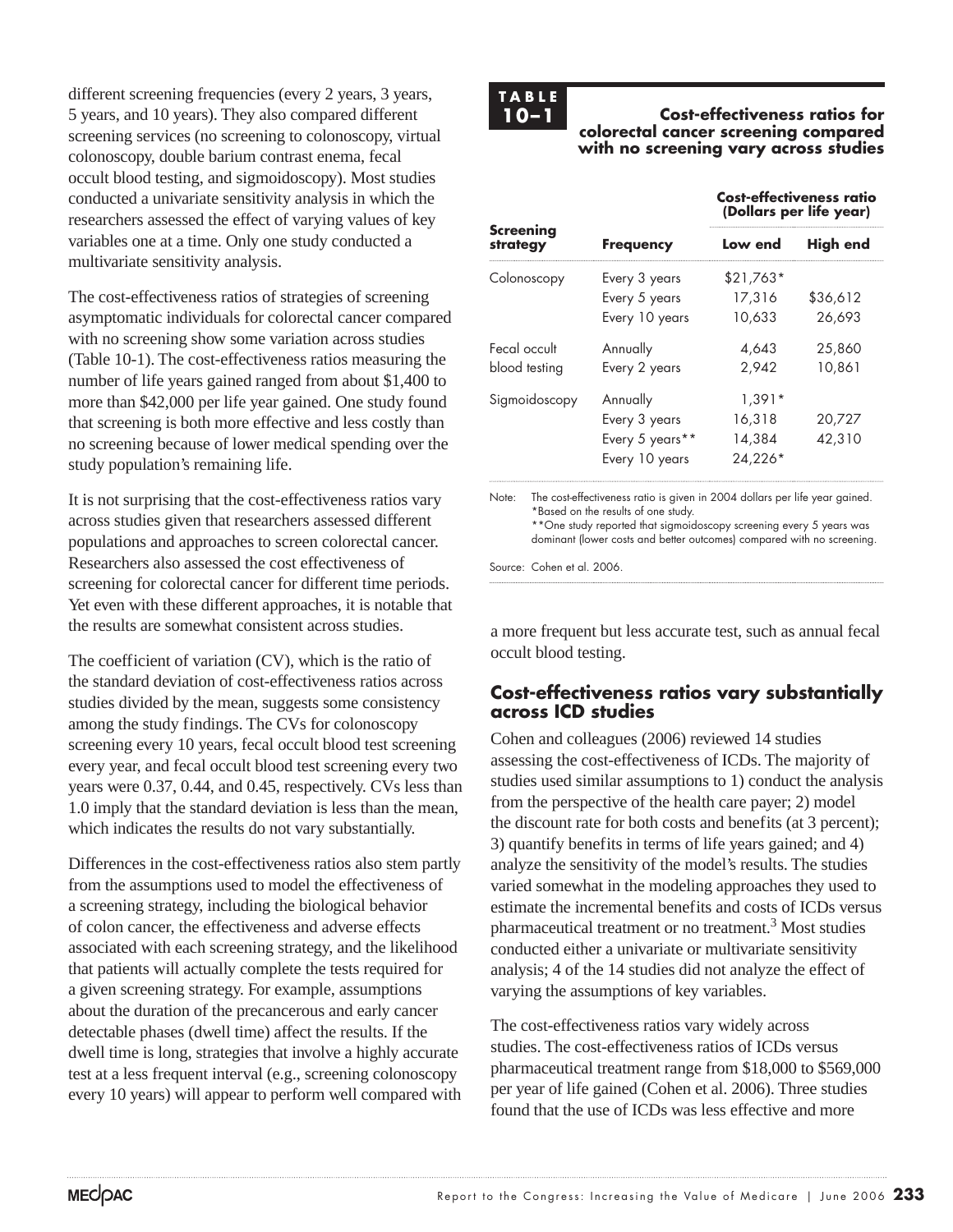costly than pharmaceutical treatment. The ratios of ICDs versus no treatment range from \$60,000 to \$258,000 per life year gained. One study found that ICDs reduce costs and improve outcomes compared with no treatment.

It is not surprising that the range of cost-effectiveness ratios is large because these studies analyzed patient populations with different clinical characteristics obtained from multiple clinical trials. The costs and benefits of ICDs vary depending on patients' risk of mortality. Factors affecting risk include:

- whether the patient has experienced a life-threatening arrhythmia (secondary prevention patients) or not (primary prevention patients);
- the extent of heart damage as measured by the pumping capacity of the heart's left ventricle—the ejection fraction; and
- other factors, such as whether the patient was undergoing concomitant bypass surgery or had an acute myocardial infarction.

For example, among primary prevention patients, the cost effectiveness of ICDs varied based on the patient's ejection fraction. ICDs were more cost effective for patients with an ejection fraction of less than 30 percent than for patients with an ejection fraction greater than 40 percent (\$53,000 versus \$230,000 per year of life gained (Hlatky et al.  $2005$ )).<sup>4</sup> Another study showed that ICD therapy had higher costs and worse clinical outcomes compared with non-ICD medical therapy among primary prevention patients who were also undergoing concomitant bypass surgery or who had an acute myocardial infarction (Sanders et al. 2005).

The disparity in the results from multiple clinical trials is due to differences in their design. There are at least 10 major trials comparing ICDs to a control group (Hlatky et al. 2005). Sanders and colleagues (2005) linked the variability in ICD clinical trial results to: 1) differing characteristics of the populations studied, 2) differing quality of the non-ICD medical therapy given to the control groups, and 3) differing competing risks of death from causes not due to ICD implantation. Clinical trials of ICDs in patients with a higher mortality risk will show a worse incremental cost-effectiveness ratio (higher costs and poorer outcomes) for the ICD strategy compared with clinical trials of ICDs in patients that have a lower mortality risk.

#### **Improving the comparability of costeffectiveness analyses**

Not all researchers follow the existing standards for conducting cost-effectiveness studies. Still, the methods that researchers employ have improved over the past 15 years. Nevertheless, stakeholders have raised concerns about the variability and lack of transparency in the methods.

The Panel on Cost-Effectiveness in Health and Medicine developed standards for conducting and reporting costeffectiveness analysis (Gold et al. 1996). The U.S. Public Health Service convened a panel of 13 nongovernment scientists and scholars in 1993. The panel recommended the use of a reference case (a standard set of methods and assumptions) to improve the comparability, reporting, and transparency of cost-effectiveness analyses. For example, they recommended that the reference case:

- discount costs and health outcomes at the same rate,
- use quality-adjusted life years to measure the effectiveness of the service,
- use a time horizon that is long enough to capture all relevant future effects of the service,
- reflect the marginal costs consumed, and
- use a micro-costing approach to determine health care costs.

Despite the panel's recommendation for a reference case, variation in the methods, results, and reporting persists across studies as evidenced by Cohen's review and others (Drummond and Sculpher 2005, Jefferson et al. 2002). Valid comparisons of cost-effectiveness ratios across studies require that researchers derive the numerators and denominators of the ratios using comparable methods and assumptions and report them in similar terms. The reference case lays out the broad assumptions that researchers should use to construct these models. As already mentioned, researchers have discretion in designing the analysis. The text box provides some common methodological and reporting flaws of costeffectiveness analyses.

Consider the discretion researchers have in modeling the clinical course of an illness. The lack of consistency of the clinical assumptions can result in economic evaluations of the same disease showing different results. Eddy (2005)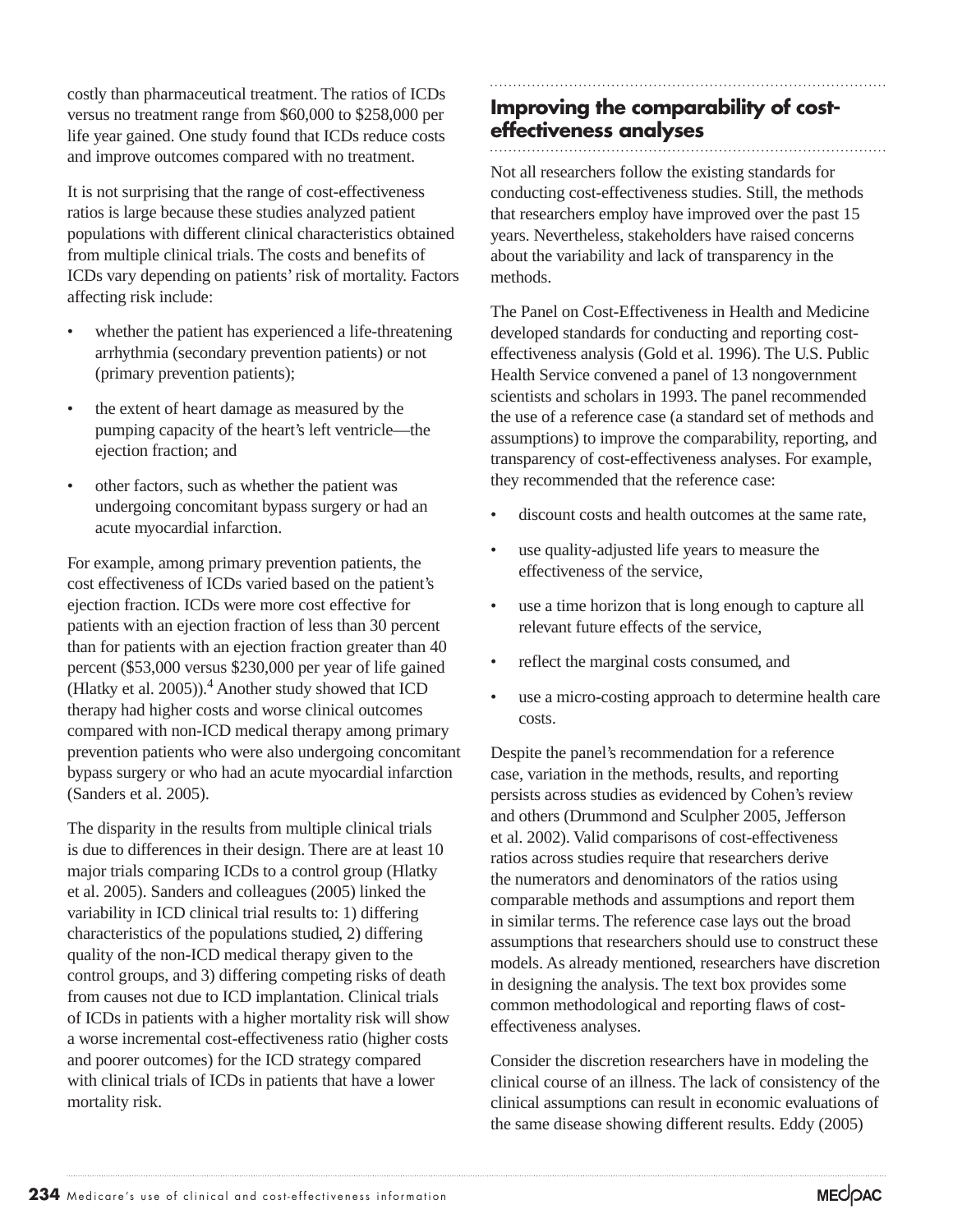#### **Common methodological and reporting flaws of cost-effectiveness analyses**

Fummond and Sculpher (2005) noted 11<br>
of cost-effectiveness analyses, focusing cost<br>
of cost-effectiveness analyses, focusing cost<br>
of the most important with methodological and reporting shortcomings of cost-effectiveness analyses, focusing on those flaws that are likely to be most important when deciding on payment for, or coverage of, a service:

- omitting important costs and outcomes,
- omitting one or more alternate services,
- imprecisely comparing the clinical effectiveness of alternate services by using information from more than one clinical trial,
- not using all available clinical evidence,
- incorrectly modeling outcomes beyond the period observed in clinical studies,
- relying on assumptions rather than data,
- inadequately assessing the impact of uncertainty on the results,
- not sufficiently reporting all of the results such as the costs and health effects of each service,
- reporting average cost-effectiveness ratios (total costs divided by total health effects for the two services being compared) rather than the incremental ratio (the difference of the total costs divided by the difference of the total health effects between two services),
- not sufficiently reporting on the generalizability of the results, and
- selectively reporting results and placing undue emphasis on certain results.  $\blacksquare$

found that 5 models produced widely different estimates of the likelihood a diabetic would have a heart attack in 20 years. Even though each model used the same medical treatment costs and quality weights, the cost-effectiveness ratios varied substantially (–\$10,000 to nearly \$40,000 per QALY) because of the different ways each evaluation modeled the clinical course of diabetes.

The variation in the methods and potential bias of researchers is not unique to cost-effectiveness studies. The design of randomized clinical trials—including the population of patients studied, the method of randomizing patients, and the study time frame—can vary across studies for any given service. Consequently, the clinical effectiveness found in clinical trials can vary. Some researchers are also concerned that the reporting of randomized clinical trials in the literature is not transparent and needs improvement (Moher et al. 2001). For example, a review of 122 recently published randomized clinical trials found that only one paper described randomization adequately (Hotopf et al. 1997). Bekelman and colleagues (2003) showed that industry-sponsored studies were significantly more likely to reach conclusions that were favorable to the sponsor than were nonindustry-sponsored studies.

While the methods of cost-effectiveness studies vary, the quality of some studies has improved over time. Neumann and colleagues (2005) noted improvement in the methods used in studies published between 1998 and 2001 compared to studies published from 1976 to 1997. Studies published in the later period presented the study perspective more clearly, discounted both costs and outcomes, and reported incremental ratios. Jefferson and colleagues (2002) concluded that modest improvements occurred in the quality and methods of studies published from 1990 to 2001.

The variability of the methods and assumptions is not the only concern that stakeholders have raised about Medicare's use of cost-effectiveness information. Some stakeholders are concerned that Medicare's use of costeffectiveness information might:

- impair beneficiaries' access to certain services,
- ration care rather than promote appropriate care,
- slow innovation, and
- interfere with the practice of medicine.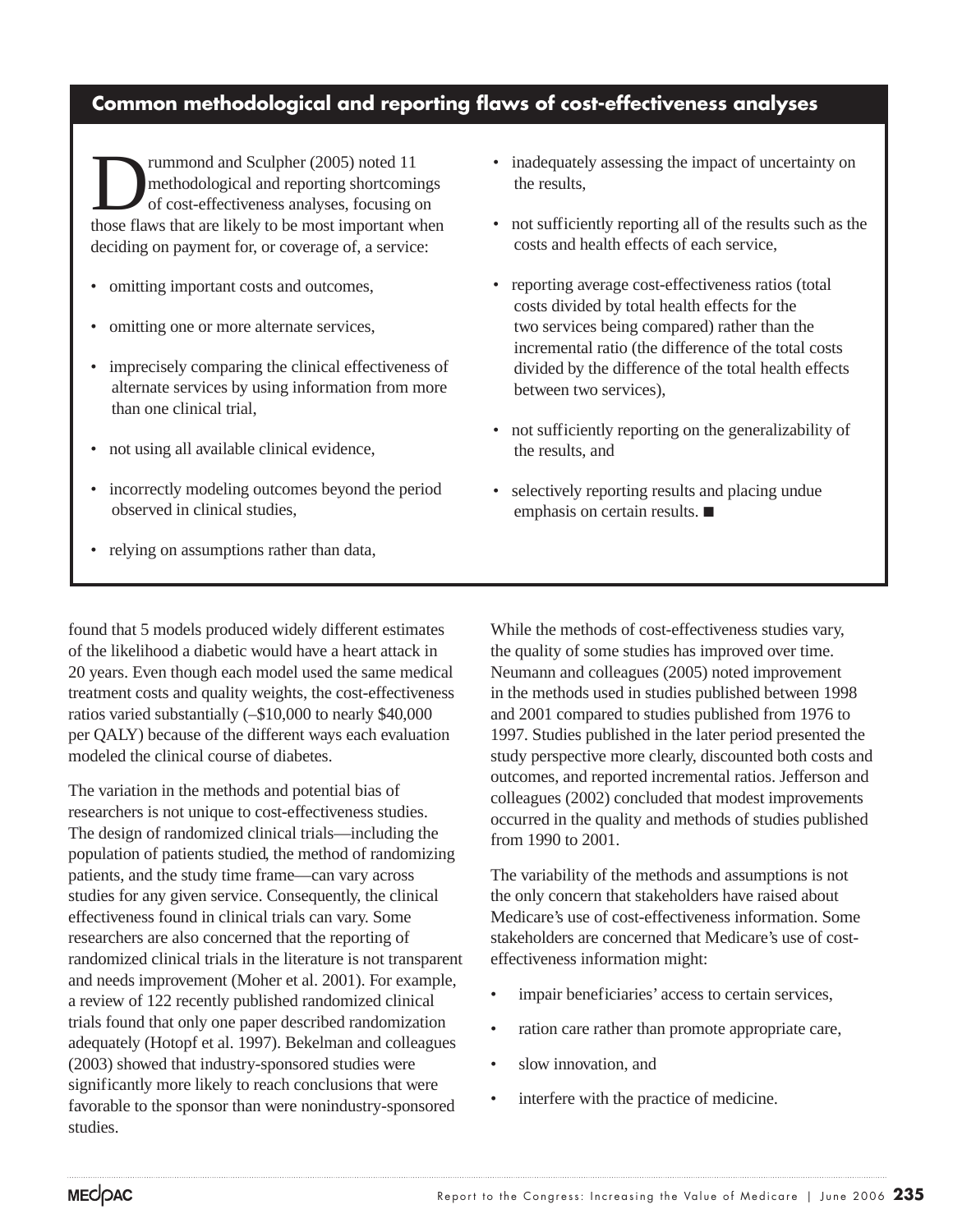Some researchers contend that resistance to costeffectiveness analysis may be cultural: Americans do not believe that resources are limited, accept limits imposed upon them by payers, or want to consider the tradeoffs between health costs and benefits (Ginsburg 2004, Neumann 2004).

#### **Potential strategies to improve the comparability of results across studies**

Cost-effectiveness analysis will be most useful to policymakers when the results are comparable across studies and services. The Commission highlights four strategies that may improve the comparability of results across studies:

- improving transparency in the reporting of studies,
- validating clinical models against real-world outcomes,
- using validated and accepted instruments for quality assessments, and
- increasing the availability of information about the effectiveness of alternate services.

Improving the transparency in the reporting of both publicly and privately funded studies might alleviate concerns about methods and potential biases. One option is for researchers to post their economic models and data on the internet (Rennie and Luft 2000). Doing so would permit all interested users to test the sensitivity of results to different assumptions and data. Posting the models might permit users to change multiple elements by inserting their own data. The Academy of Managed Care Pharmacy's guideline for submission of clinical and economic data calls for manufacturers to submit an electronic version of their cost-effectiveness model (AMCP 2005). However, some researchers may be concerned about the public availability of their models because of proprietary reasons. Mandatory posting might undercut researchers' incentive to develop new models.

Validating clinical models used in cost-effectiveness analyses against real world outcomes might reduce some of the variability of the results across studies. Some of the variation in cost-effectiveness ratios stems from researchers using different clinical models that use different assumptions about the course of disease progression. Posting validated clinical models on the internet would provide access to all users and might reduce

the variability of clinical models used in cost-effectiveness studies.

Using validated and accepted instruments for measuring health outcomes, such as QALYs, might also reduce some of the variability of the results across studies for the same service. Differences in the methods used to estimate QALYs could lead to variation of the findings across costeffectiveness studies for the same illness.

Increasing the availability of evidence about the effectiveness of alternate services may enhance the quality of cost-effectiveness research. Comparative effectiveness reviews assess the clinical effectiveness of one treatment compared with its alternatives by reviewing the medical literature. One valuable source of this information is the Agency for Healthcare Research and Quality (AHRQ). The Medicare Prescription Drug, Improvement, and Modernization Act of 2003 (MMA) required that AHRQ conduct and support research with a focus on outcomes, comparative clinical effectiveness, and appropriateness of pharmaceuticals, devices, and health care services. AHRQ is currently studying 10 conditions that affect Medicare beneficiaries including arthritis, cancer, chronic obstructive pulmonary disease, asthma, diabetes, and dementia (e.g., Alzheimer's disease).5

Another group conducting comparative effectiveness reviews is Oregon's Center for Evidence-Based Policy. The Center's Drug Effectiveness Review project is a collaborative effort of 15 organizations (13 of them are states) to obtain the best available effectiveness comparisons between drugs in the same class through reviews of the existing medical literature.

Another promising data source for effectiveness information is Medicare's administrative claims database. Medicare's inpatient, outpatient, and drug claims together offer analysts the ability to: 1) focus on the elderly and disabled populations, 2) compare real-world outcomes across different providers and settings, and 3) analyze side effects that may go underreported in small clinical trials (Hunter 2006). Analysts will need to address limitations and general lack of limited clinical information available within administrative claims data. For some analyses, analysts may also need to obtain additional information not reported on claims, such as lifestyle factors that may affect treatment outcomes. One concern about using administrative claims data is that patients who received a specific service may have different demographic or clinical characteristics than patients who received one of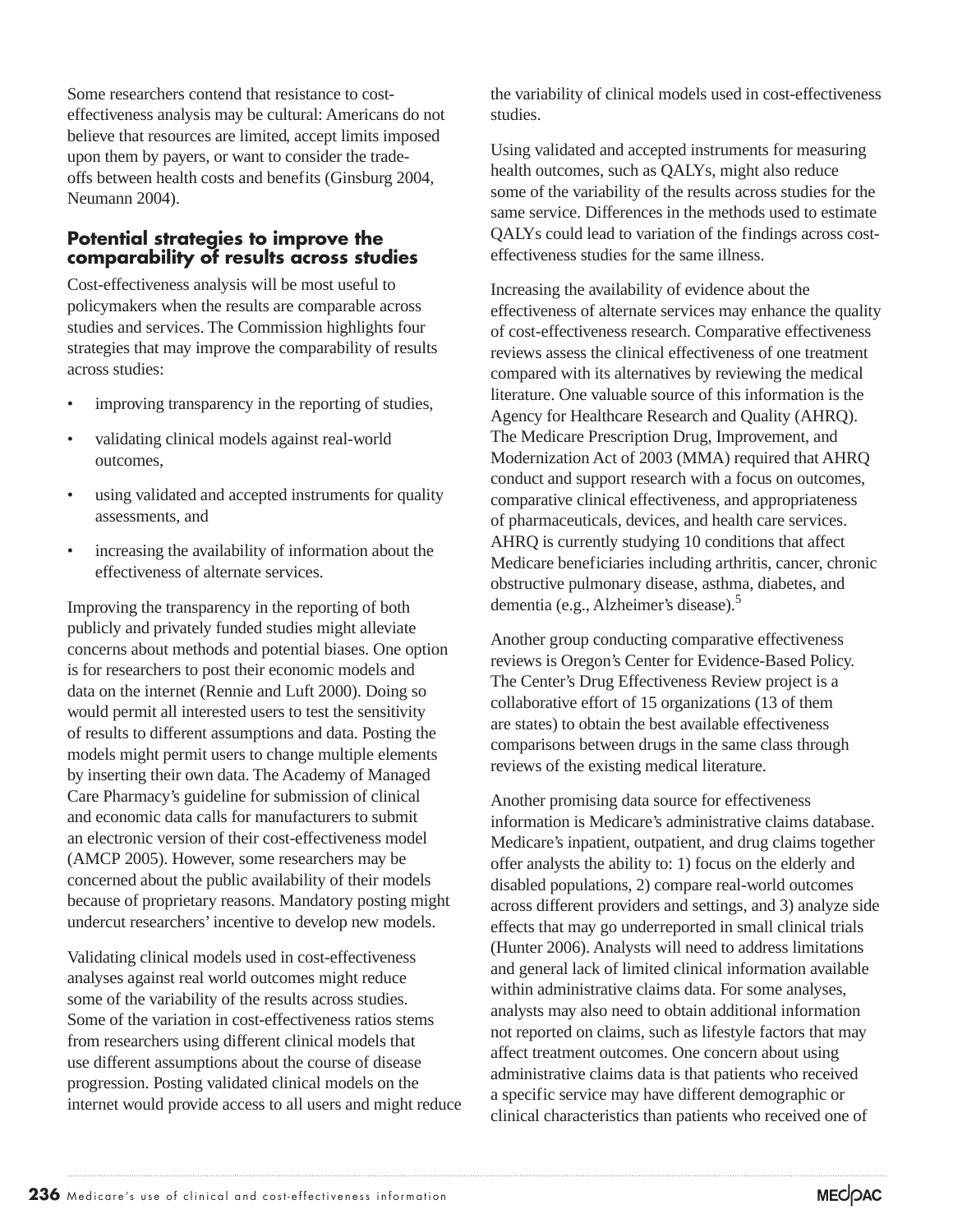the comparators studied. Researchers can use statistical methods (e.g., multivariate regression) to control for differences in characteristics between treatment groups.

Head-to-head clinical trials are important sources of effectiveness information, but they are not conducted as frequently as placebo-controlled trials. To gain approval to market a drug or device by the Food and Drug Administration (FDA), most manufacturers conduct trials of a service's efficacy by comparing it with a placebo (an inactive treatment), which is not evidence of a service's effectiveness relative to another service. The National Institutes of Health is the largest federal sponsor of headto-head trials. Other federal agencies that fund these trials include AHRQ and the Veterans Health Administration. Manufacturers of medical products also sponsor these trials. However, conducting head-to-head trials is not the primary mission of any public or private organization (Tunis 2003). The Commission plans to examine total spending and the share of each agency's budget devoted to conducting head-to-head trials.

CMS is beginning to gather information about a service's effectiveness in the national coverage process. Under coverage with evidence development (CED), CMS extends national coverage to a service that, in the past, the agency might not have covered due to lack of data about its clinical appropriateness. National coverage of a service may be limited to providers who participate in and beneficiaries who enroll in a prospective data collection activity. The goal of CED is to ensure that patients are receiving care that is reasonable and necessary given their specific clinical condition (CMS 2005).<sup>6</sup> CED may ultimately provide patients, providers, and researchers an opportunity to learn about a service's value in real-world settings. The agency may require CED for services:

- that are in new classes with new mechanisms:
- that may be effective for only certain types of patients;
- that have demonstrated major advances over prior treatments, suggesting that they could benefit patients with other conditions; and
- that may have substantial consequences for treating the wrong patients.

Services for which CMS has required CED include ICDs; carotid artery stenting; off-label, unlisted uses of drugs approved for colorectal cancer; and certain types of imaging services for cancer diagnosis, staging, and monitoring.

Increasing the availability of comparative effectiveness data would overcome one potential limitation of costeffectiveness studies—using data from more than one randomized clinical trial to estimate the clinical effect of alternate services (Drummond and Sculpher 2005). Researchers use data from multiple clinical trials because comparative effectiveness information is not always available. Using information from more than one clinical trial might lead to inaccurate comparisons if 1) patients enrolled in the various trials are not equivalent in terms of baseline risk, 2) the settings for the trials are not comparable, and 3) the clinical endpoints are measured differently. Thus, an apparent superiority for one service versus another, derived from using data from more than one clinical trial, might be due to differences in the trials rather than differences between the therapies.

#### **Future issues**

The Commission plans to consider the issues associated with Medicare sponsoring new research and developing the infrastructure needed to review cost-effectiveness information from the existing literature. Key questions include:

- Who would sponsor the research?
- Who should pay for the research?
- What services could Medicare focus on?
- What methodological issues might Medicare consider?
- How could Medicare use cost-effectiveness information?
- Are there any lessons to learn from other payers and providers in the United States and from other countries that are using cost-effectiveness information?

#### **Who would sponsor the research?**

Medicare, alone or with other public payers and private groups, may need to sponsor additional research. This additional research could entail reviewing the medical literature and designing studies (models and head-to-head trials) assessing services' cost effectiveness.

One option is for the Department of Health and Human Services (HHS) to sponsor effectiveness research. Potential agencies include CMS and AHRQ. Both agencies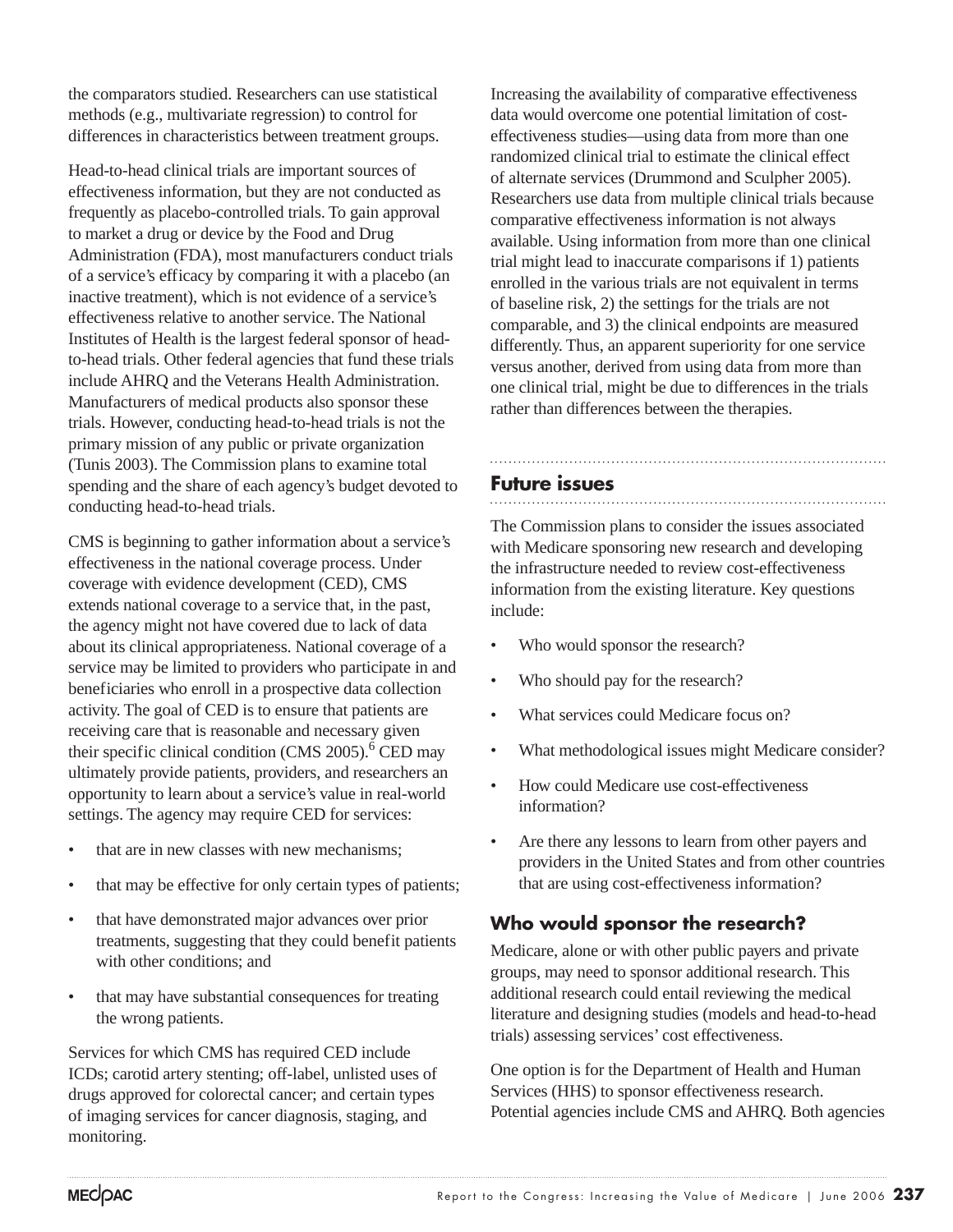already sponsor and conduct reviews about the clinical effectiveness of services. AHRQ has taken some steps in looking at cost effectiveness through its evidence-based practice centers.

Alternatively, HHS, other public payers (e.g., the Veterans Health Administration and state Medicaid agencies), and private plans, payers, and purchasers could jointly sponsor clinical and cost-effectiveness studies. Private sector groups already sponsor comparative clinical effectiveness studies. For example, the Blue Cross Blue Shield Evaluation Center, which provides technology assessments to subscribing commercial health plans and provider groups, uses an evidence-based process for assessing the clinical effectiveness of services (Garber 2001).

The increased role of the federal government in sponsoring clinical and cost-effectiveness research may be warranted because this research is a public good. Effectiveness research has generally not been forthcoming from private health plans and providers. Sponsoring this research may not be in any single plan's or payer's interest because it is problematic to keep the information proprietary, and it might be difficult to capture the full return on the investment (Neumann 2005). Cost-effectiveness analysis may have a more important role for Medicare because the program covers patients over a longer time period (from age 65 to death) than do most private payers.

A public–private partnership may more effectively address concerns raised by stakeholders about the use of costeffectiveness analysis than a noncollaborative process. Private payers may be reluctant to make extensive use of cost-effectiveness information out of fear that patients will criticize them about being more concerned about profits than about patients' health. Litigation risks may also dissuade some private payers from using cost-effectiveness information (Jacobson and Kanna 2001). As discussed earlier, stakeholders raised a number of concerns about Medicare's use of cost-effectiveness analysis, including that it could harm beneficiaries' access to care and reduce innovation of new services. Public payers may also be reluctant to use cost-effectiveness information out of fear that beneficiaries will perceive their care as being second rate. A public–private partnership may also be advantageous because it would send a clear and effective signal to researchers to improve their methods and develop valid and transparent cost-effectiveness analyses.

#### **Federal agencies or independent groups could conduct cost-effectiveness analyses**

CMS already assesses the clinical effectiveness of services when making national coverage decisions and paying for some services.<sup>7</sup> In some cases, CMS supplements its research by sponsoring outside groups, such as AHRQ, to conduct technology assessments and consulting with the Medicare Coverage Advisory Committee (MCAC). A technology assessment studies the medical, social, ethical, and economic implications of the development, diffusion, and use of services. The MCAC advises CMS on whether a specific service is reasonable and necessary under Medicare by reviewing and evaluating medical literature, reviewing technology assessments, and examining data and information on the effectiveness and appropriateness of the service under consideration (CMS 2006a).8

AHRQ has taken several steps in constructing an infrastructure to conduct comparative effectiveness reviews of health care services. AHRQ created evidencebased practice centers in 1997 to synthesize existing scientific literature about health care topics and to promote evidence-based practice and decision making. There are currently 13 centers, which include academic institutions and private research organizations.<sup>9</sup> The centers are conducting comparative effectiveness reviews of 10 health conditions affecting older people including dementia, arthritis, and diabetes. This research fulfills the MMA mandate that AHRQ conduct and support research with a focus on outcomes, comparative clinical effectiveness, and appropriateness of pharmaceuticals, devices, and health care services.

AHRQ has also developed the infrastructure to conduct technology assessments that CMS requests when making national coverage decisions. These technology assessments examine the clinical outcomes of one or more health care services. AHRQ conducts technology assessments in-house or collaborates with its evidence-based practice centers.

The agency also assists other federal agencies with developing cost-effectiveness analyses. For example, CMS requested that AHRQ assess the cost effectiveness of drugs used to treat rheumatoid arthritis and multiple sclerosis under a MMA-mandated demonstration (CMS 2006b). This demonstration, which began on September 1, 2004, and ended on December 31, 2005, paid for selected drugs for cancer, multiple sclerosis, and rheumatoid arthritis that replaced drugs covered under Part B. (In 2006, the Part D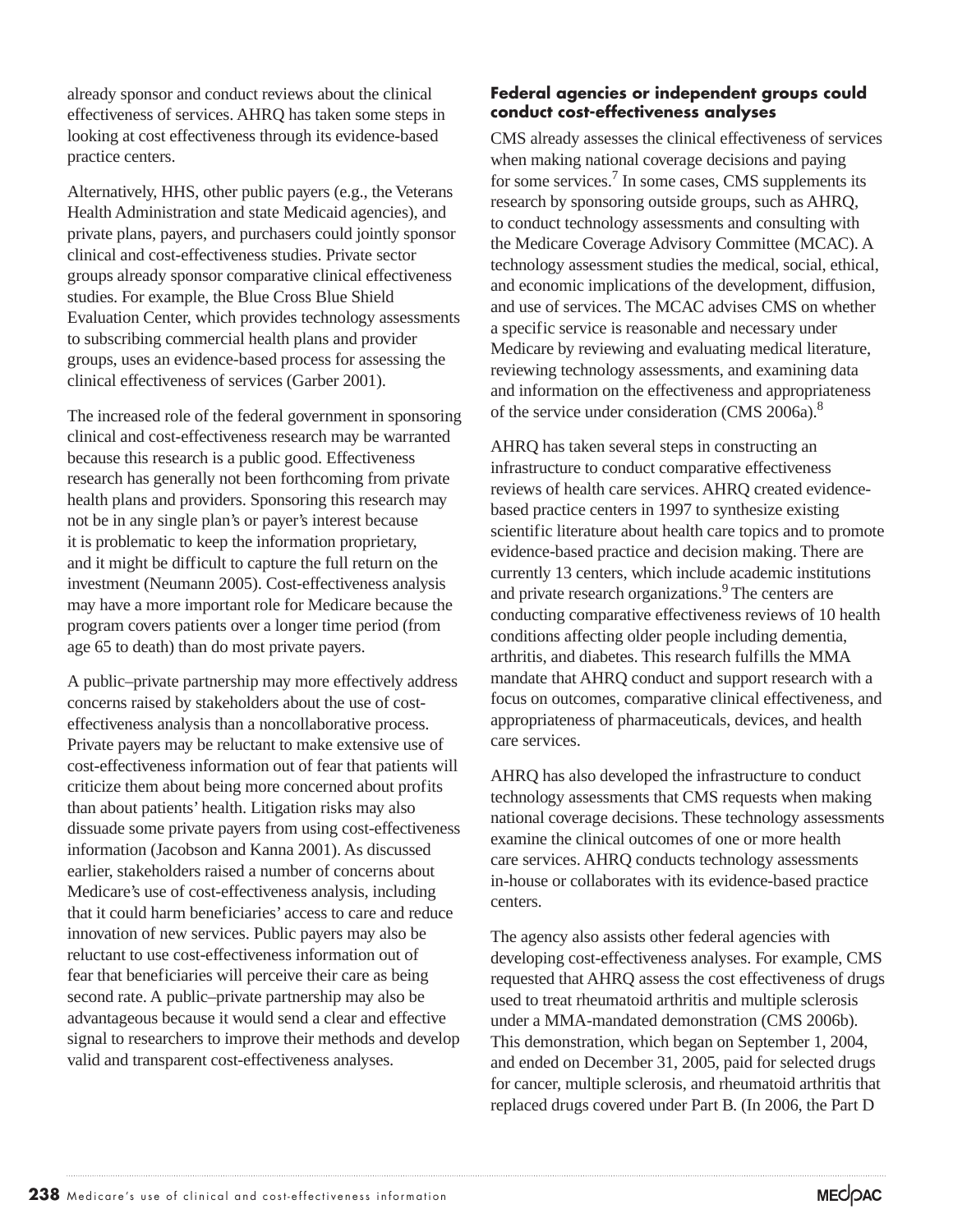program provides coverage for the drugs paid for under the demonstration.) As another example, in 2003 AHRQ completed an assessment of the cost effectiveness of fecal occult blood tests for CMS.

Since 1985, almost 10 percent of AHRQ's extramural research grants have included a clinical economic component (AHRQ 2006). For example, AHRQ funded a study to determine the cost effectiveness of lung-volume reduction surgery for patients with severe emphysema. This study paralleled a trial sponsored by CMS and the National Heart, Lung, and Blood Institute comparing lungvolume reduction surgery to medical therapy for severe emphysema.

Alternatively, sponsoring entities could create an independent agency to conduct the effectiveness analyses. The National Institute for Health and Clinical Excellence (NICE) in the United Kingdom is an independent group that develops guidance for the National Health Service (NHS) in England and Wales on the clinical and cost effectiveness of medical services. Established in 1997, NICE relies on academic centers to assess the effectiveness of drugs, medical devices, diagnostic techniques, medical and surgical procedures, and the clinical management of specific conditions (Sculpher 2005).

#### **Who should pay for the research?**

One option for funding is for the Congress to appropriate funds to a public agency (e.g., HHS) to conduct clinical and cost-effectiveness analyses. Doing so would require policymakers to annually consider the priority of such research compared with other health programs. However, variations in the level of federal appropriations may reflect the budget cycle rather than the priority of the research. Another option is to dedicate some percentage of general revenues to fund effectiveness research.

Discretionary funding from private groups—such as private plans and payers and manufacturers of drugs, biologics, and medical devices—could also be vulnerable to budget uncertainties. Private sponsors might decide to withhold or withdraw funding for any number of reasons, such as disagreeing with the selection of a service for consideration. In addition, this mechanism might be open to conflict of interest. The influence of private groups who directly fund the research on a study's design and findings could be a concern.

## **FIGURE**

#### **Selecting services for cost-effectiveness analysis based on differences in their costs and quality**



**Cost difference**

Another alternative is a method that is not linked to either annual federal appropriations or discretionary funding from private groups. For example, one analyst suggested that a specified percentage of sales from drug manufacturers, health plans, and pharmacy benefit managers may be an appropriate and available mechanism for funding needed effectiveness research (Reinhardt 2004).

#### **Which services could Medicare focus on?**

Medicare could select services based on disease prevalence, high per unit cost, high expenditures, or other factors. One option is to use the same criteria that CMS uses in its national coverage process. CMS initiates such a review if the service: 1) represents a significant advance, and no similar service is currently covered under Medicare; 2) is the subject of controversy among medical experts as to its medical effectiveness; 3) is currently covered but is widely considered ineffective; and 4) may be either significantly underutilized or overutilized.

Another option is to consider both the differences in cost and quality of alternate services (Figure 10-1). Medicare could begin to look at groups of services used to treat a specific illness that have small differences in quality but large differences in cost (quadrant D in Figure 10-1). Focusing on these services might increase the return on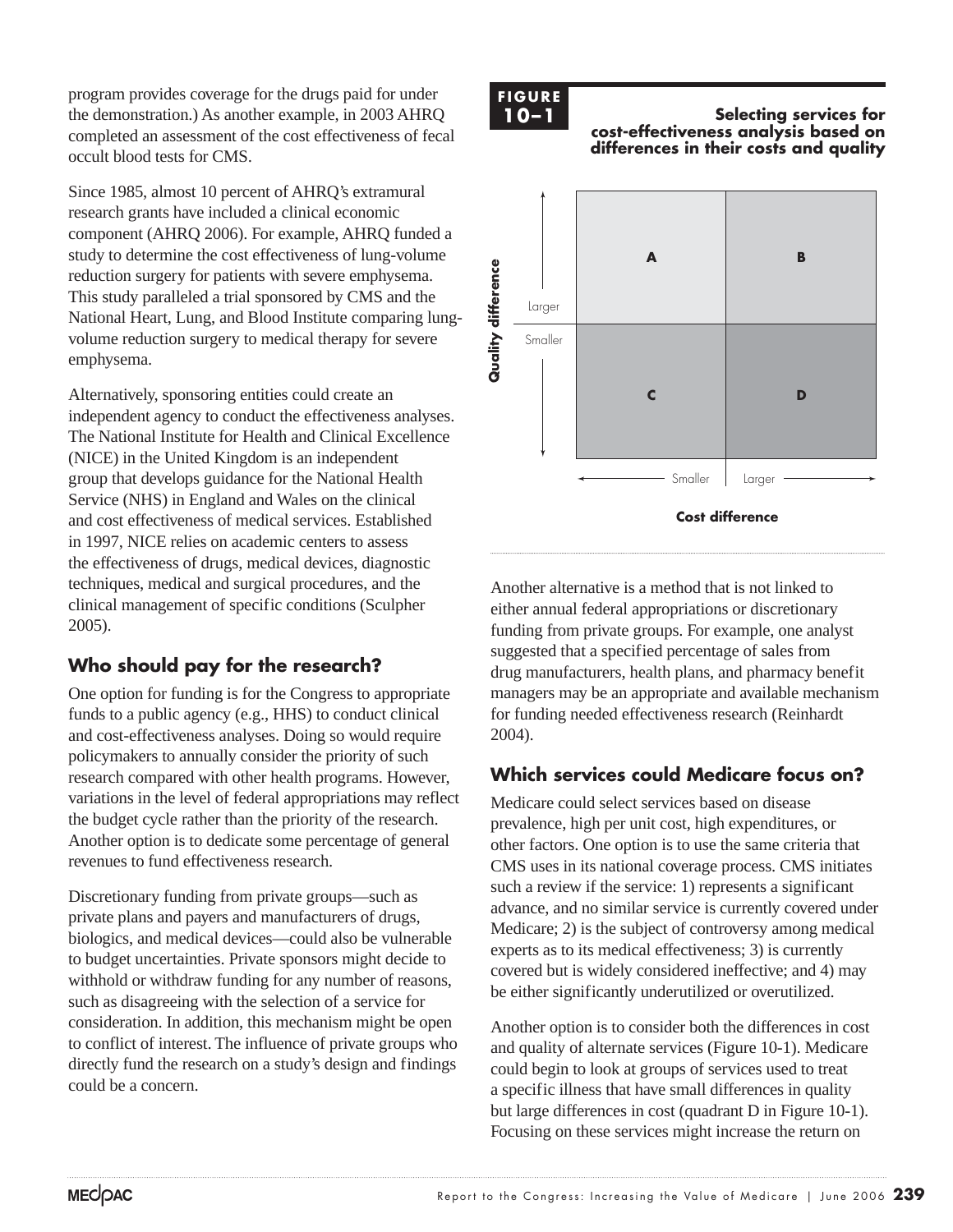society's investment in health care. By contrast, formal cost-effectiveness analyses may not be as needed for services with small differences in quality and costs. Medicare may find it most difficult to consider the costeffectiveness of services with large differences in cost and quality. It may be a matter of judgment to decide where given services fall in the continuum of cost and quality differences.

It is worth noting that cost-effectiveness analysis may not save the Medicare program money. Wider use of costeffective, underutilized services might result in increased Medicare spending, which might not be offset with savings elsewhere. For example, McGlynn and colleagues (2003) reported on the underuse of clinically effective treatments. Promoting the use of such services could increase Medicare spending. On the other hand, over the long run, cost effectiveness could save the Medicare program money if it encourages manufacturers to develop services that are more cost effective than current ones or helps inform providers and influences their patterns of care.

#### **What methodological issues might Medicare consider?**

Medicare will need to consider the procedures for evaluating cost-effectiveness information and the methods for conducting cost-effectiveness analyses. For example, should studies limit the population to Medicare beneficiaries or patients of all ages? Should costs be limited to Medicare payments? Should the model include all costs—taking the societal perspective? Should the analysis measure outcomes using QALYs or another method such as life years gained?

To help frame the methodological issues, Medicare along with other public and private groups—could review the guidelines developed by the Panel on Cost-Effectiveness in Health and Medicine. It might also be useful to examine current standards developed by other groups such as the formulary guideline developed by the Academy of Managed Care Pharmacy for submission of clinical and economic data (AMCP 2005). The goal of the academy's guideline is to standardize the set of clinical and economic evidence that manufacturers submit to health plans. The guideline includes the layout for the submission of clinical and economic data to health plans and recommends that manufacturers include unpublished studies, data on off-label indications, related disease management strategies, and an economic model to provide evidence of the product's value.

Bringing together users and researchers might foster a more collaborative relationship between all parties. Nonetheless, different payers may have different perspectives and needs, which may result in variations in some aspects of the design of studies across payers. For example, a payer may ultimately decide to limit the study population to the patients it covers (not all patients) and only include the costs of services that it pays for (not societal costs).

#### **How could Medicare use cost-effectiveness information?**

Cost effectiveness has the potential to identify medical services that are more likely to improve patient outcomes and discourage the use of services with fewer benefits. As the field of cost effectiveness evolves and as Medicare and others address methodological issues, Medicare could use cost-effectiveness information in a variety of ways.

The program could use cost-effectiveness information to cover a service for all Medicare beneficiaries or for beneficiaries with specific clinical or demographic characteristics. However, the coverage process may not be the area to begin to use this information. As we mentioned earlier, stakeholders raised many concerns when CMS tried to use the information in the national coverage process. Rigid use of cost-effectiveness information in the coverage process may not be consistent with Americans' fear of limits set by public and private organizations and affinity for new medical technology (Neumann 2005, Neumann 2004). Rather, Medicare might want to begin to use cost effectiveness to inform providers and patients about the value of services and to develop payment policies that account for a service's value.

Medicare could provide cost-effectiveness information to beneficiaries and health professionals. Both are potential audiences for information about the relative value of treatment alternatives. Currently, the traditional Medicare program does not encourage providers and beneficiaries to weigh the costs and benefits of a service when making health care decisions. The program does provide some clinical effectiveness information about certain providers—dialysis facilities, hospitals, home health agencies, and nursing homes—but not cost-effectiveness information.

There is some evidence that providers and patients might consider cost-effectiveness information as they weigh treatment options. A consortium of health-related organizations conducted a project in which consumers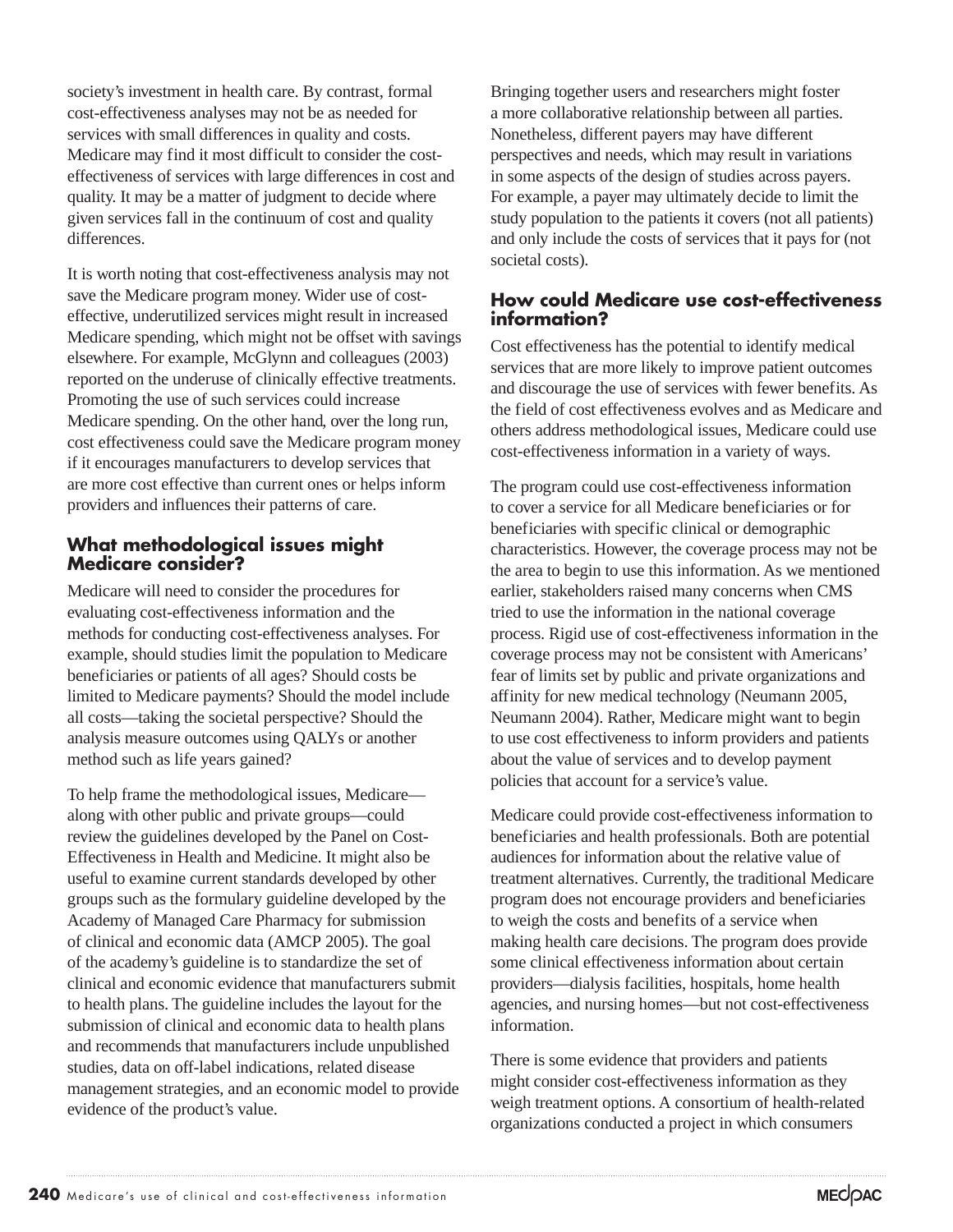participated in discussion groups and physicians responded to a survey and participated in discussion groups on the use of cost effectiveness. The results suggest that the former are interested in obtaining better information and that the latter consider cost effectiveness when making clinical decisions (Ginsburg 2004, Sacramento Healthcare Decisions 2001). Anecdotal reports also suggest that some physicians examined both the cost and outcomes of lungvolume reduction surgery when considering this procedure for their patients (Kolata 2006).

Medicare might use the information to prioritize payfor-performance measures, target screening programs, or prioritize disease management initiatives. A pay-forperformance program could link providers' bonuses to the provision of cost-effective services. Medicare might weight performance bonuses higher for the most costeffective services furnished by providers. Medicare could consider cost effectiveness when choosing measures for pay-for-performance programs; there are usually more potential measures than are practical to use.

Cost-effectiveness analysis could measure the value of alternative screening strategies in different patient populations in order to focus provider education or performance incentives. Cost-effectiveness analyses could help inform policymakers about which subpopulations to target for screening, such as screening diabetics for chronic kidney disease. Medicare already varies coverage of certain screening tests (e.g., colorectal cancer and glaucoma) according to the risk of developing the illness. Covered colorectal cancer screening tests for prevention include: 1) an annual fecal occult blood test for beneficiaries age 50 and older, 2) flexible sigmoidoscopy every 4 years for beneficiaries age 50 and older, 3) colonoscopy for high-risk beneficiaries every 2 years and for other beneficiaries every 10 years, and 4) screening barium enemas every 4 years for beneficiaries age 50 and older who are not at high risk of developing colorectal cancer or every two years for beneficiaries who are at high risk.

Once the analyses become more rigorous, Medicare could use cost-effectiveness information in the payment and rate-setting processes. For example, Medicare might require manufacturers to enter into a risk-sharing agreement, which links actual beneficiary outcomes to the payment of a service based on the service's cost effectiveness. Manufacturers might rebate the Medicare program for services that do not meet expectations for their effectiveness. The program is already holding some

providers at risk for their performance. Under Medicare's Chronic Care Improvement Program, contractors assume risk for achieving savings and quality targets. CMS is adjusting contractors' fees based on whether they achieve targets for program savings, clinical outcomes, and satisfaction.

Alternatively, Medicare could base the payment for a service at the level that the cost-effectiveness analysis suggests that the service is effective and provides value to the program and beneficiaries. In its comparison of the cost effectiveness of fecal occult blood tests conducted for CMS, AHRQ determined the payment level for which the cost effectiveness of two tests would be equal. Medicare could also consider a tiered cost sharing structure that requires higher cost sharing for those services that show less value to the program and includes a beneficiary appeal process. Many drug formulary programs tier copayments. Part D plans also could use the results of these studies in this way.

#### **How do other payers and providers within the United States and internationally use cost-effectiveness information?**

The Commission will review in greater detail the different ways that other payers and providers within this country and elsewhere use cost-effectiveness information. The approaches vary from group to group, as we show in the three examples in the rest of this section by summarizing the use of cost-effectiveness information by the Veterans Health Administration (VHA), in England and Wales, and in Washington state. We are interested in looking at the different ways other groups select services for review and how they use the information (e.g., vary the level of payment of services). We anticipate that this review will inform us about the advantages and disadvantages of different approaches for Medicare.

#### **Use of cost-effectiveness information by the VHA**

The VHA has recently emphasized the use of costeffectiveness information for newer, costly drugs for inclusion in its formulary (Aspinall et al. 2005). Since 1994, the VHA has required a formal cost-effectiveness analysis from manufacturers of drugs that have small differences in quality but large differences in cost compared with their alternatives. The VHA routinely requests manufacturers to submit clinical and economic data using the Academy of Managed Care Pharmacy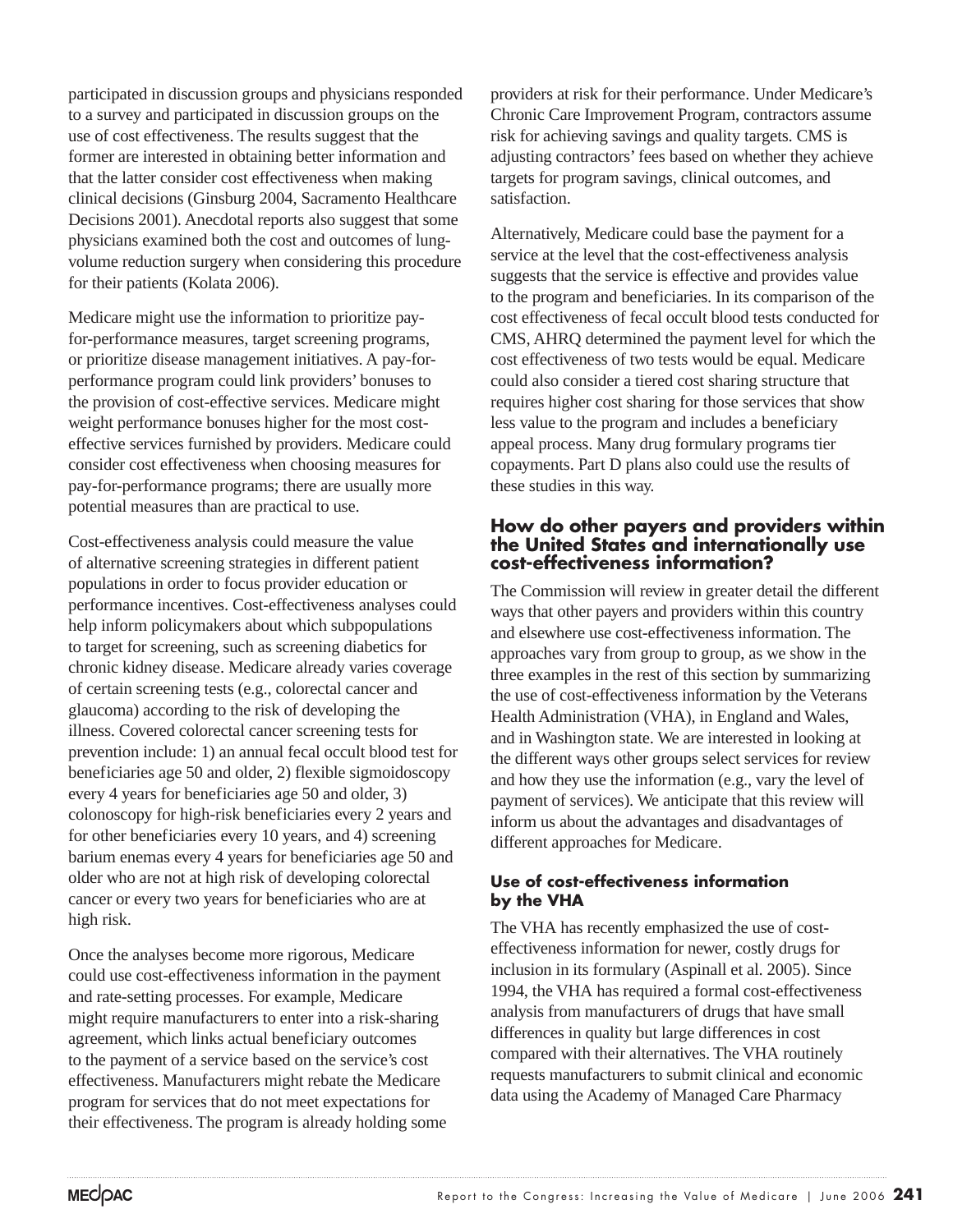format and incorporates this information into the drug reviews used in the formulary decision making process.

The VHA reviews a drug's clinical and cost effectiveness to determine its status on the drug formulary. The VHA also uses effectiveness studies to develop criteria for patients who are most likely to benefit clinically from a drug. The VHA does not use a cost-effectiveness threshold to determine whether to include a drug in the formulary because of the controversy about trying to determine what constitutes good value.

#### **Use of cost-effectiveness in England and Wales**

NICE develops guidance for the NHS in England and Wales on the clinical and cost effectiveness of medical services. NICE's process for developing recommendations takes about 14 months to complete. The Secretary of State for Health formally refers technologies for guidance to NICE. Advisory committees identify potential services using criteria that include 1) high clinical need, 2) potential for significant health gain, and 3) potential for significant cost impact. The NHS uses a National Horizon Scanning Centre to identify significant new and emerging health technologies.

NICE commissions independent academic groups to conduct technology assessments, which are usually completed in six months. Technology assessments include 1) a systematic review of clinical and economic evidence, 2) a cost-effectiveness analysis, and 3) a review of the manufacturer's submission. An independent committee—the Appraisal Committee—prepares NICE's recommendations about the use of services within the NHS. Manufacturers, patients, and health professionals can comment on the scope and findings of the technology assessment, submit evidence to the Appraisal Committee, comment on the Appraisal Committee's draft recommendation, and appeal the Appraisal Committee's final decision.

The Appraisal Committee does not use a threshold to guide its recommendations. Nevertheless, NICE's "Guide to the Methods of Technology Appraisal" states that for services with an incremental cost-effectiveness ratio greater than £30,000 (about \$53,000) per QALY, "the case for supporting the service has to be increasingly strong" for the Appraisal Committee to recommend its use. The Appraisal Committee does consider factors other

than clinical and cost effectiveness, such as equity, in its recommendations.

#### **Use of cost-effectiveness information in Washington state**

The governor of Washington state signed into law on March 29, 2006, a health technology assessment program to consider evidence about the safety, efficacy, and cost effectiveness of services. The Commission intends to track the implementation of this program.

The administrator of the Washington State Health Care Authority, consulting with participating agencies and a health technology clinical committee, will select services that the health technology committee will review. The newly passed law gives priority to the review of services for which:

- concerns exist about safety, efficacy, or cost effectiveness—especially relative to existing alternatives—or significant variations in use;
- actual or expected state expenditures are high due to demand, cost, or both; and
- adequate evidence is available to conduct the review.

The health technology committee will consist of six practicing physicians and five other health professionals. The administrator of the Washington State Health Care Authority, consulting with participating agencies, selects the committee's members. The committee will review the safety, efficacy, and cost effectiveness of up to six services the first year of the program and up to eight services thereafter. Evidence-based practice centers (designated by AHRQ or another appropriate organization) will conduct the technology assessments. The committee will determine the conditions under which the service will be included as a covered benefit in programs of participating agencies, and if covered, the criteria that the participating agency administering the program must use to decide whether the technology is medically necessary or proper and necessary treatment.<sup>10</sup> Finally, the law requires that the administrator develop a centralized internet site that provides information about the technology assessment.

#### **Other issues to consider**

Policymakers will need to consider a number of overarching issues when setting up the infrastructure for Medicare to consider clinical and cost-effectiveness information: ensuring transparency of the study methods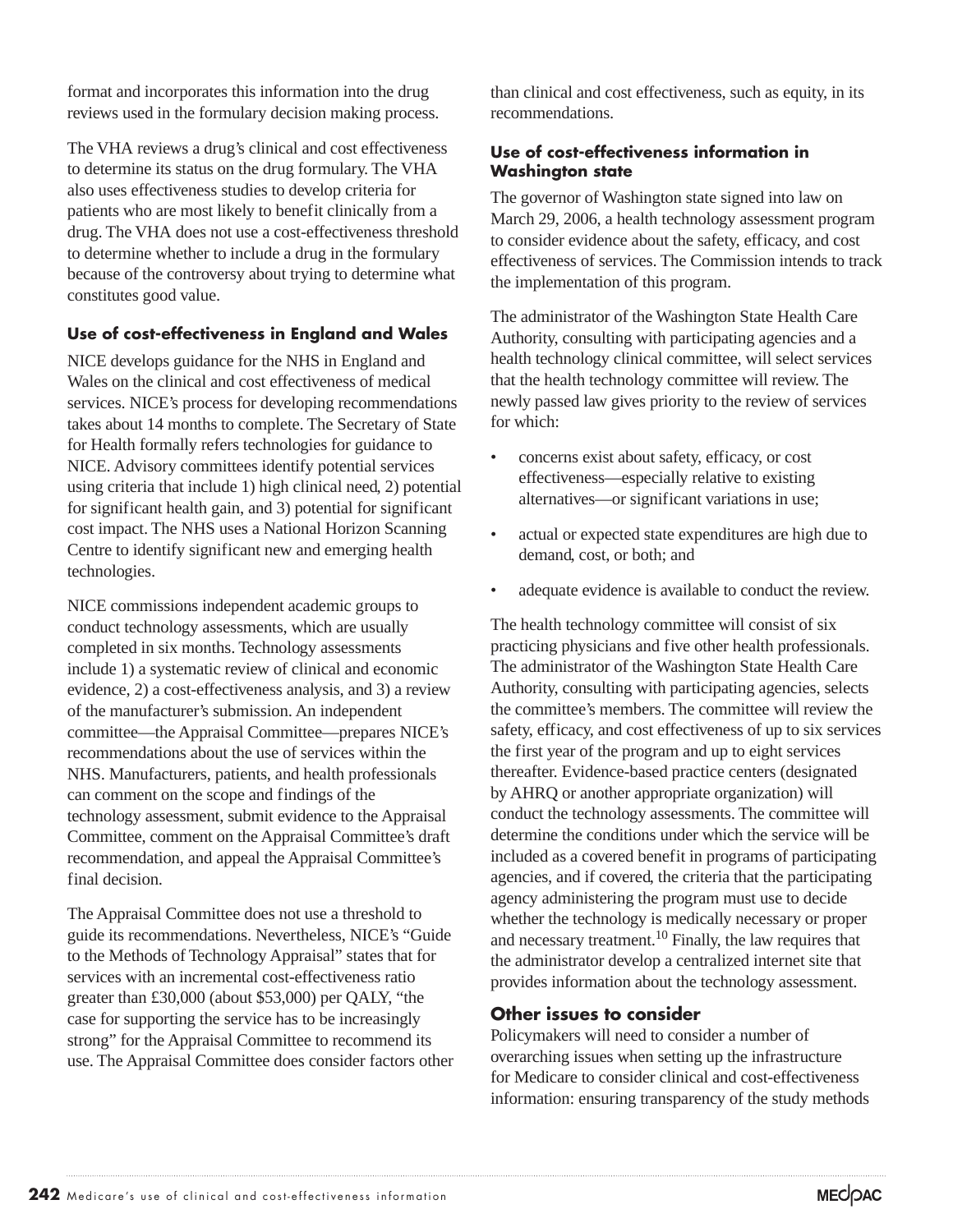and results to stakeholders and the timing of assessing a service's cost effectiveness.

Some stakeholders mistrust cost-effectiveness analysis because the methods of some studies are not transparent and the results are not reproducible. Ensuring the transparency of the process will be a key issue for policymakers to consider if Medicare begins to use cost-effectiveness information. It will be important that Medicare offer stakeholders the opportunity for comment and participation in the process.

In recent years, CMS has developed a more open and predictable process for scrutinizing clinical evidence on which to base national coverage decisions. This process

could be a model for future deliberations on the use of cost-effectiveness analysis.

Another key issue is the timing of assessing a service's cost effectiveness. Researchers could study a service when it is not widely used by providers (before or at FDA approval for devices and drugs) or wait until it diffuses into medical practice. The results of a cost-effectiveness analysis could change as providers adopt the service into their practice. On the one hand, providers may become more proficient in furnishing a service over time, which would lower its costs while still resulting in the same outcome. Or, researchers may become more aware of the side effects of a service over time, which would increase its costs and result in poorer outcomes.  $\blacksquare$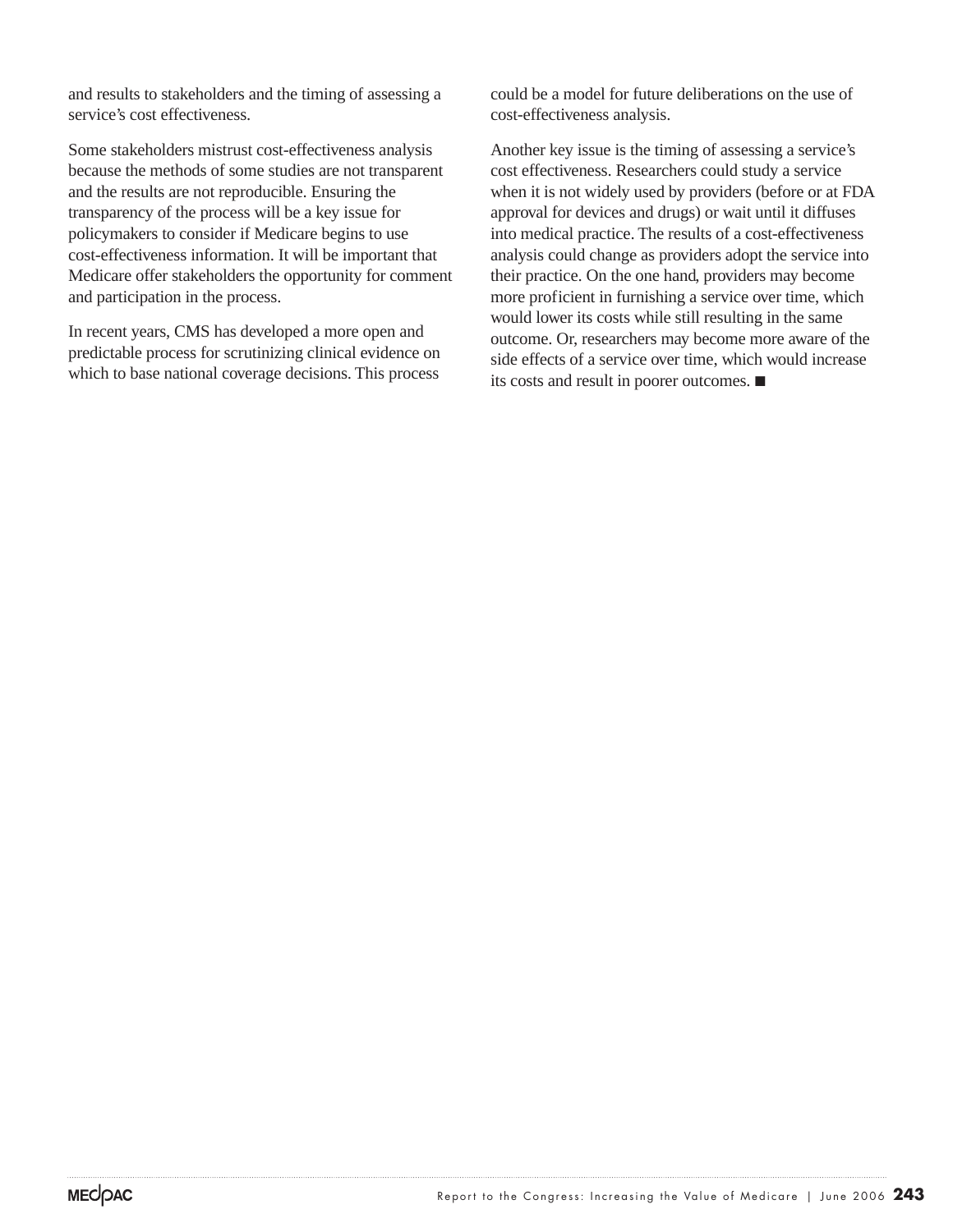#### **Endnotes**

- 1 If a service is more costly than its alternative but not does improve outcomes, then it is "dominated" by the alternative.
- 2 The types of models used to assess the cost effectiveness of colorectal screening include Markov models and static models.
- 3 Some studies assessed the cost effectiveness of ICDs by statistically comparing the experience of cohorts receiving ICDs to the experience of control groups, while other studies used a Markov model or a static model.
- 4 A normal ejection fraction ranges from 55 percent to 70 percent.
- 5 The other conditions are: depression and other mood disorders, ischemic heart disease, peptic ulcer disease and dyspepsia, pneumonia, stroke, and hypertension.
- 6 CMS issued draft guidance for national coverage determinations with evidence development in 2005.
- 7 Currently, CMS considers patient's hematocrit level when paying for erythropoietin and darbepoetin alfa for dialysis patients. In 2003, CMS set the payment rate for a new biologic at the same rate as an existing biologic after concluding that both were functionally equivalent. The Medicare Prescription Drug, Improvement, and Modernization Act of 2003 limits the use of the functional equivalence standard in the hospital outpatient setting.
- 8 The MCAC meets about six times each year. The MCAC functions on a committee basis by reviewing and evaluating medical literature, reviewing technology assessments, and examining data and information on the effectiveness and appropriateness of medical items and services that are covered or are eligible for coverage under Medicare. Each committee generally includes 13 to 15 members.
- 9 The 13 evidence-based practice centers are Duke University; ECRI; Tufts University–New England Medical Center; the Blue Cross Blue Shield Technology Evaluation Center; John Hopkins University; McMaster University; Oregon Health & Science University; RTI International–University of North Carolina; Southern California–RAND; Stanford University– University of California, San Francisco; University of Alberta, Edmonton, Alberta, Canada; University of Minnesota; and University of Ottawa. The first three centers (Duke, ECRI, and Tufts) focus on technology assessments for CMS.
- 10 Participating agencies include the Department of Social and Health Services, the state health care authority, and the Department of Labor and Industries.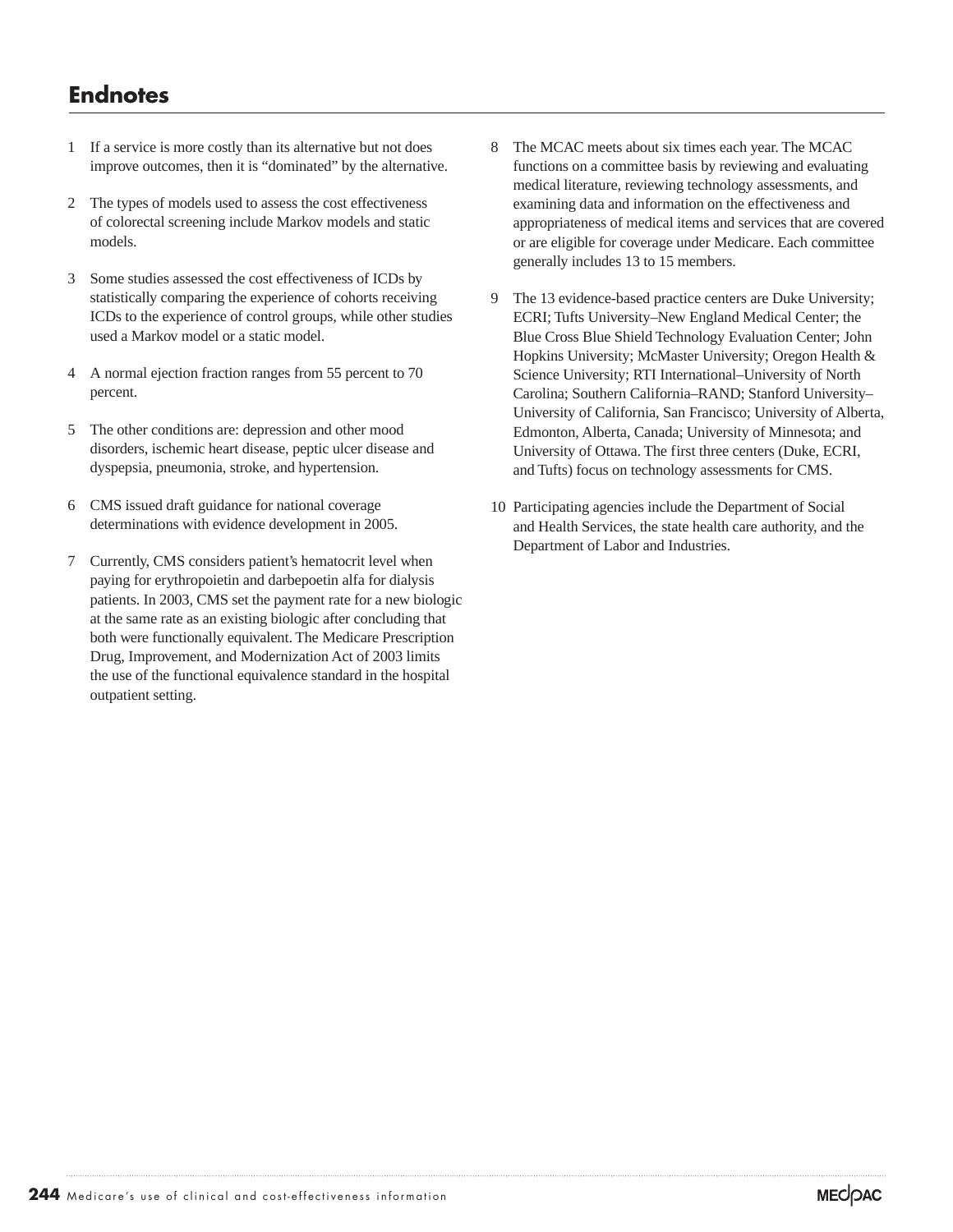Academy of Managed Care Pharmacy. 2005. The AMCP format for formulary submissions. Version 2.1. http://www.fmcpnet.org/ data/resource/Format~Version\_2\_1~Final\_Final.pdf.

Agency for Healthcare Research and Quality. 2006. Fact sheet. Focus on cost-effectiveness analysis at the Agency for Healthcare Research and Quality. http://www.ahrq.gov/RESEARCH/costeff. htm.

Aspinall, S. L., C. B. Good, P. A. Glassman, et al. 2005. The evolving use of cost-effectiveness analysis in formulary management within the Department of Veterans Affairs. 2005. *Medical Care* 43, no. 7 (suppl July): II-20–II-26.

Bekelman, J. E., Y. Li, and C. P. Gross. 2003. Scope and impact of financial conflicts of interest in biomedical research. A systematic review. *Journal of the American Medical Association* 289, no. 4 (January 22/29): 454–465.

Centers for Medicare & Medicaid Services, Department of Health and Human Services. 2006a. Medicare coverage advisory committee. http://www.cms.hhs.gov/FACA/02\_MCAC.asp.

Centers for Medicare & Medicaid Services, Department of Health and Human Services. 2006b. Overview of the evaluation of the section 641 demonstration. http://www.cms.hhs.gov/ DemoProjectsEvalRpts/downloads/MMA641\_Demo\_Evaluation\_ p.pdf.

Centers for Medicare & Medicaid Services, Department of Health and Human Services. 2005. *Factors CMS considers in making a determination of coverage with evidence development*. Draft guidance for the public, industry, and CMS staff. April 7.

Coffield, A. B., M. V. Maciosek, J. M. McGinnis, et al. 2001. Priorities among recommended clinical preventive services. *American Journal of Preventive Medicine* 21, no. 1 (July): 1–9.

Cohen, J., E. Alhun, and P. J. Neumann. 2006. Review and analysis of cost-effectiveness analysis for two Medicare-covered services. Presentation at MedPAC public meeting, March 10, Washington, DC.

Cutler, D. M., and M. McClellan. 2001. Is technological change in medicine worth it? *Health Affairs* 20, no. 5 (September/October): 11–29.

Dolan, P., A. Tsuchiya, C. Armitage, et al. 2006. A protocol to determine the relative value of a QALY according to various health and nonhealth characteristics. http://www.pcpoh.bham. ac.uk/publichealth/nccrm/PDFs%20and%20documents/ Publications/PD\_QALY\_report\_Feb03.pdf.

Drummond, M., and M. Sculpher. 2005. Common methodological flaws in economic evaluations. *Medical Care* 43, no. 7 (July): II-5–II-14.

Eddy, D. 2005. The role of cost-effectiveness analysis in decision making for CMS. Presentation at MedPAC public meeting, March 11, Washington, DC.

Fisher, E. S., D. E. Wennberg, and T. A. Stukel. 2003. The implications of regional variations in Medicare spending. Part 1: The content, quality, and accessibility of care. *Annals of Internal Medicine* 138, no. 4 (February 18): 273–287.

Garber, A. M. 2001. Evidence-based coverage policy. *Health Affairs* 20, no. 5 (September–October): 62–82.

Ginsburg, M. E. 2004. Cost-effectiveness: Will the public buy it or balk? *Health Affairs* (May 19): W297–W299.

Gold, M. R., J. E. Siegel, L. B. Russell, et al. 1996. *Costeffectiveness in health and medicine*. New York: Oxford University Press.

Hlatky, M. A., G. D. Sanders, and D. K. Owens. 2005. Evidencebased medicine and policy: The case of the implantable cardioverter defibrillator. *Health Affairs* 24, no. 1 (January– February): 42–51.

Hotopf, M., G. Lewis, and C. Normand. 1997. Putting trials on trial—the costs and consequences of small trials in depression: A systematic review of methodology. *Journal of Epidemiology and Community Health* 51, no. 4 (August): 354–358.

Hunter, D. 2006. First, gather the data. *New England Journal of Medicine* 354, no. 4 (January 26): 329–331.

Jacobson P. D., and M. L. Kanna. 2001. Cost-effectiveness analyses in the courts: Recent trends and future prospects. *Journal of Health Politics, Policy and Law* 26, no. 2 (April): 291–395.

Jefferson, T., V. Demicheli, and L. Vale. 2002. Quality of systematic reviews of economic evaluations in health care. *Journal of the American Medical Association* 287, no. 21 (June 5): 2809–2812.

Kolata, G. 2006. Medicare says it will pay, but patients say 'no thanks.' *The New York Times*. March 3.

McGlynn, E. A., S. M. Asch, J. Adams, et al. 2003. The quality of health care delivered to adults in the United States. *New England Journal of Medicine* 348, no. 26 (June 26): 2635–2645.